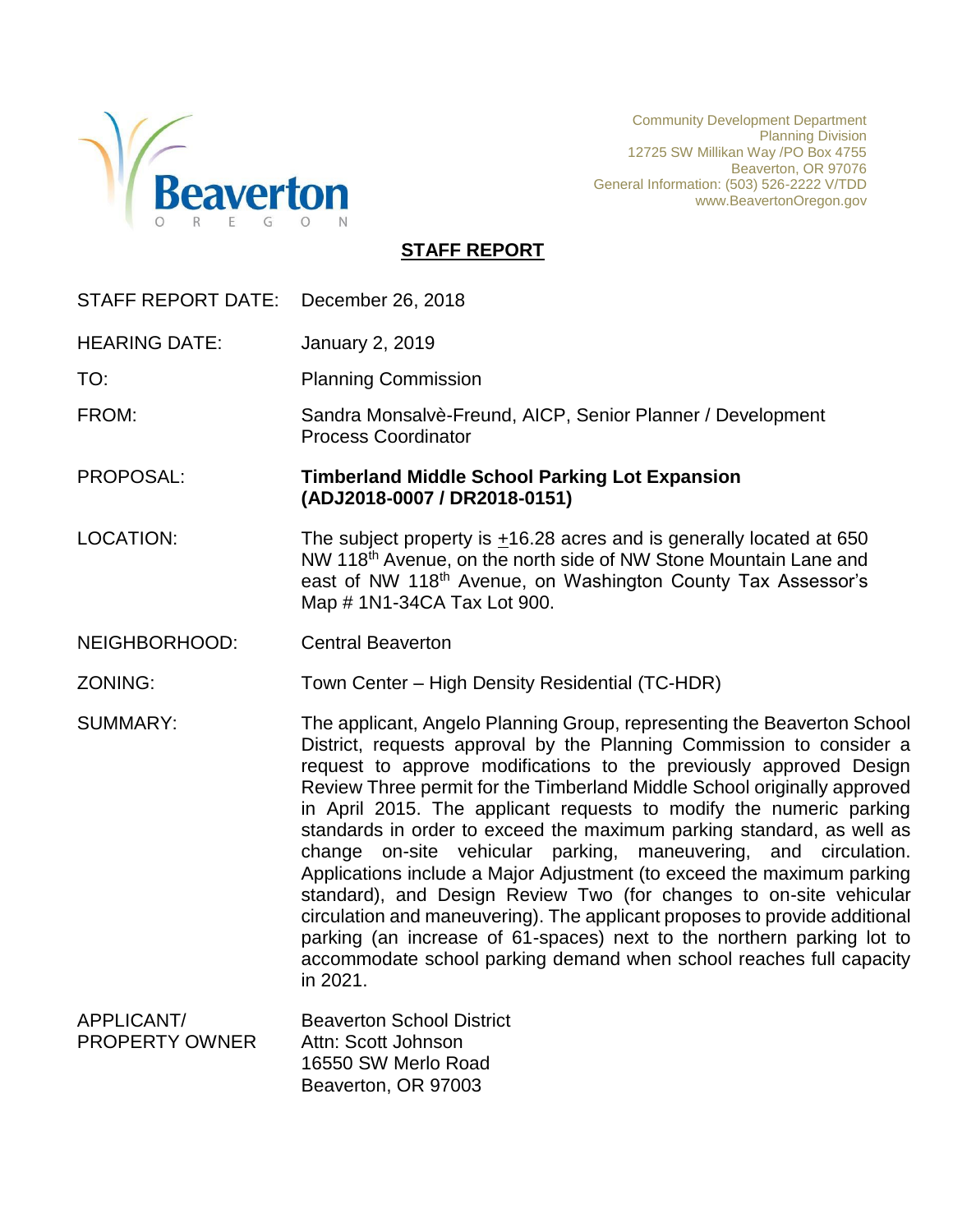| APPLICANT'S            | Angelo Planning Group           |
|------------------------|---------------------------------|
| <b>REPRESENTATIVE:</b> | Attn: Frank Angelo              |
|                        | 921 SW Washington St. Suite 468 |
|                        | Portland, OR 97205              |
|                        |                                 |

RECOMMENDATION: **APPROVAL** of **Timberland Middle School Parking Lot Expansion (ADJ2018-0007 / DR2018-0151)**, subject to conditions identified at the end of this report.

### **TABLE OF CONTENTS**

| <b>Attachment A:</b><br>Facilities Review Committee Technical Review and Recommendation |                                                                  | $FR1 - FR10$      |
|-----------------------------------------------------------------------------------------|------------------------------------------------------------------|-------------------|
| Report                                                                                  |                                                                  |                   |
|                                                                                         |                                                                  |                   |
| Attachment B: ADJ2018-0007                                                              |                                                                  | ADJ1-ADJ8         |
| <b>Major Adjustment</b>                                                                 |                                                                  |                   |
|                                                                                         |                                                                  |                   |
| Attachment C: DR2018-0151                                                               |                                                                  | DR1-DR10          |
| Design Review Two                                                                       |                                                                  |                   |
|                                                                                         |                                                                  |                   |
| <b>Attachment D:</b>                                                                    |                                                                  | COA1-COA4         |
|                                                                                         | Proposed Conditions of Approval;                                 |                   |
|                                                                                         |                                                                  |                   |
|                                                                                         | <b>Exhibit 1: Exhibits by City Staff</b>                         | Page Numbers:     |
| <b>Exhibit 1.1 Zoning Map</b>                                                           |                                                                  | $SR3 - SR4$       |
| <b>Exhibit 1.2 Aerial Map</b>                                                           |                                                                  |                   |
|                                                                                         |                                                                  |                   |
|                                                                                         | <b>Exhibit 2: Exhibits by Applicant</b>                          | Combined          |
|                                                                                         | <b>Exhibit 2.1 Applicant Materials</b>                           | materials package |
|                                                                                         | <b>Exhibit 2.2 Applicant Supplemental Memo</b>                   |                   |
|                                                                                         |                                                                  |                   |
|                                                                                         | <b>Exhibit 3: Public Testimony / Comments</b>                    |                   |
|                                                                                         | Exhibit 3.1: Letter received 12/12/18 from Ruchi Yadav, 655 NW   |                   |
|                                                                                         | 118th Ave., Unit 103, Portland, OR 97229.                        |                   |
|                                                                                         | <b>Exhibit 3.2:</b> Letter received 12/17/18 from Dr. Bernard P. | Exhibits by #     |
|                                                                                         | Conway, 700 NW 118 <sup>th</sup> Ave., #103, Portland, OR        |                   |
|                                                                                         | 97229.                                                           |                   |
|                                                                                         | Exhibit 3.3: Letter received 12/17/18 from Rushang Shah, 718     |                   |
|                                                                                         | NW 118th Ave., #103, Portland, OR 97229.                         |                   |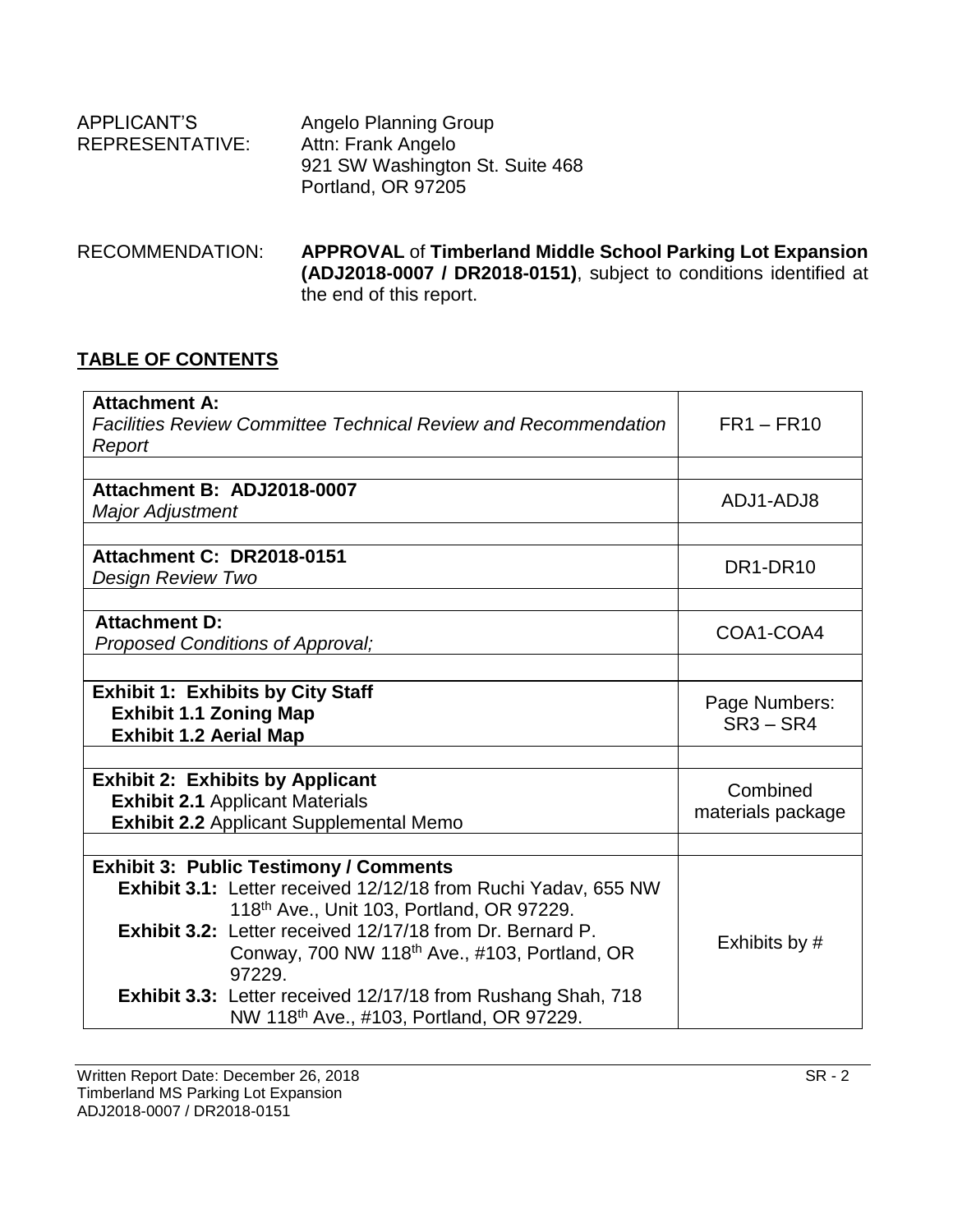# **Exhibit 1.1**

# **Zoning Map**



**Timberland Middle School Parking Lot Expansion ADJ2018-0007 / DR2018-0151**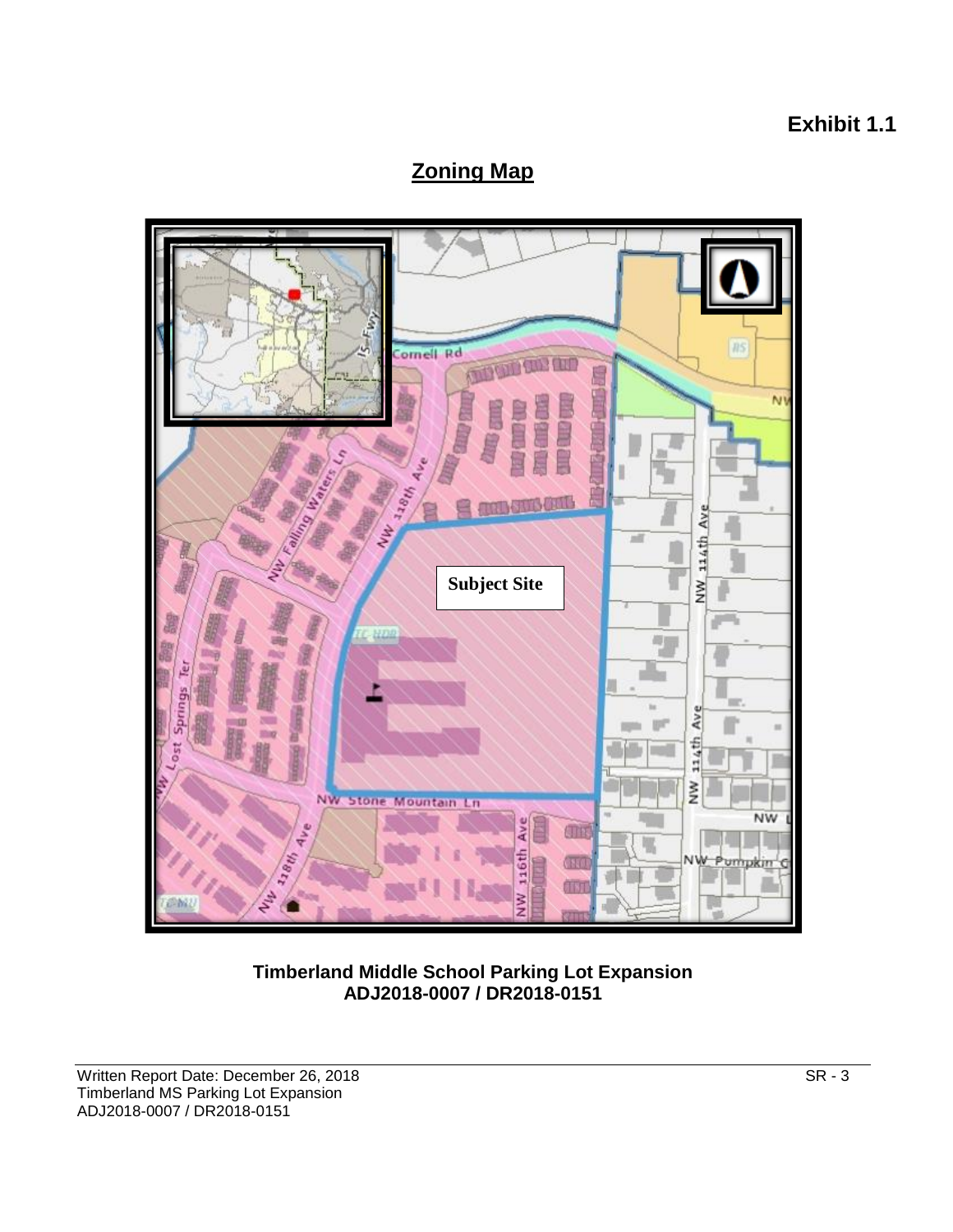# **Aerial Map**



**Timberland Middle School Parking Lot Expansion ADJ2018-0007 / DR2018-0151**

**Exhibit 1.2**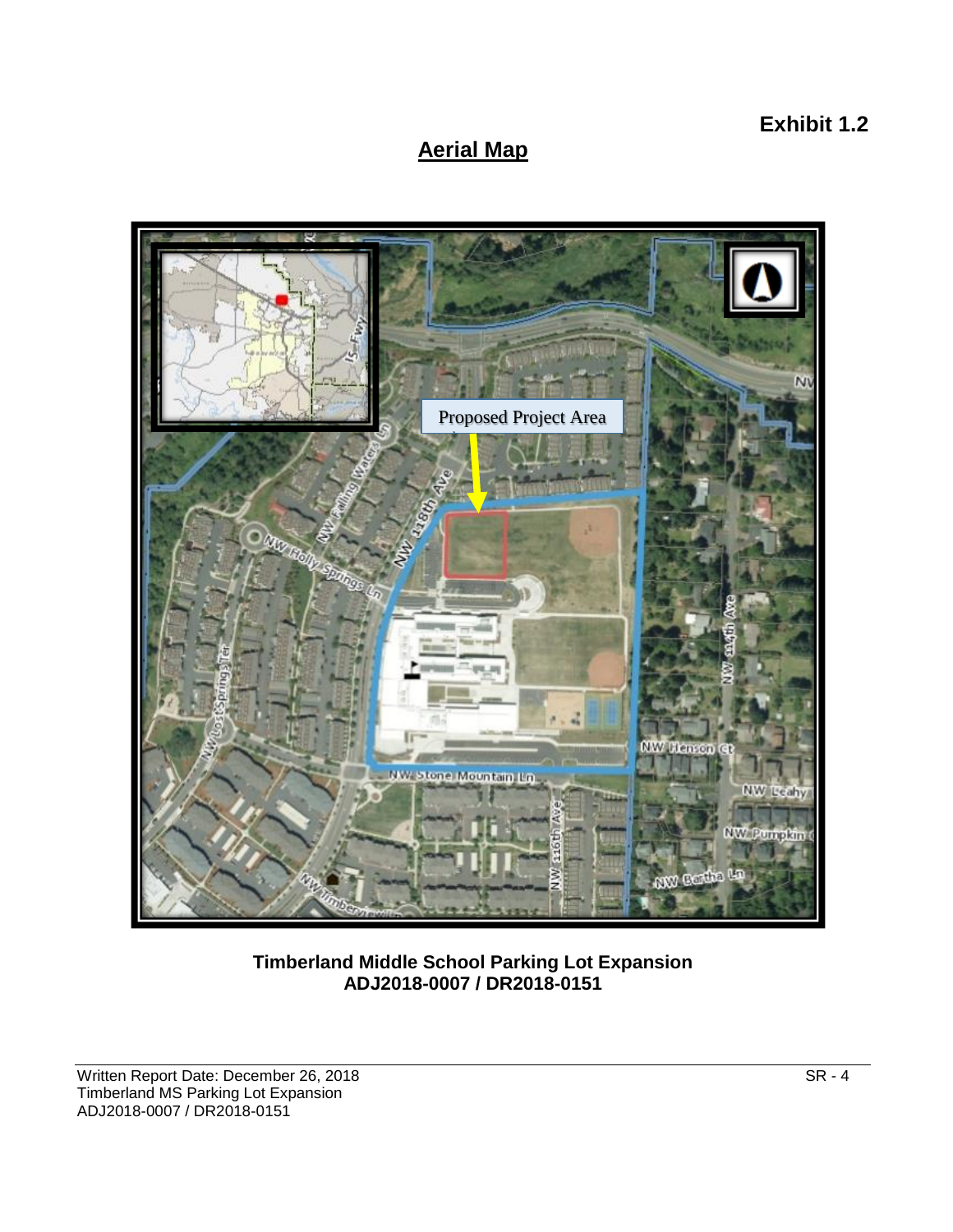## **BACKGROUND FACTS**

## **Key Application Dates**

| <b>Application</b>          | <b>Submittal Date</b> | <b>Deemed</b><br><b>Complete</b> | $120$ -Day     | $365$ -Day*       |
|-----------------------------|-----------------------|----------------------------------|----------------|-------------------|
| ADJ2018-0007<br>DR2018-0151 | October 23, 2018      | November 14, 2018                | March 14, 2018 | November 14, 2019 |

\*Pursuant to Section 50.25.8 of the Development Code this is the latest date, without a continuance, by which a final written decision on the proposal can be made.

## **Existing Conditions Table**

| Zoning                               | Town Center – High Density Residential (TC-HDR)                                                                                              |                             |  |
|--------------------------------------|----------------------------------------------------------------------------------------------------------------------------------------------|-----------------------------|--|
| <b>Current</b><br><b>Development</b> | The site is currently developed with a middle school with associated<br>athletic fields, landscaping, parking and vehicle circulation areas. |                             |  |
| Site Size &<br>Location              | The overall site $\pm$ 16.28 acres and bounded by NW 118 <sup>th</sup> Avenue, on the<br>north side of Stone Mountain Lane.                  |                             |  |
| <b>NAC</b>                           | <b>Central Beaverton</b>                                                                                                                     |                             |  |
| <b>Surrounding</b><br><b>Uses</b>    | Zoning:                                                                                                                                      | Uses:                       |  |
|                                      | North: TC-HDR                                                                                                                                | North: Attached Residential |  |
|                                      | South: TC-HDR                                                                                                                                | South: Attached Residential |  |
|                                      | Washington County R5<br>East:                                                                                                                | East: Detached Residential  |  |
|                                      | West: TC-HDR                                                                                                                                 | West: Attached Residential  |  |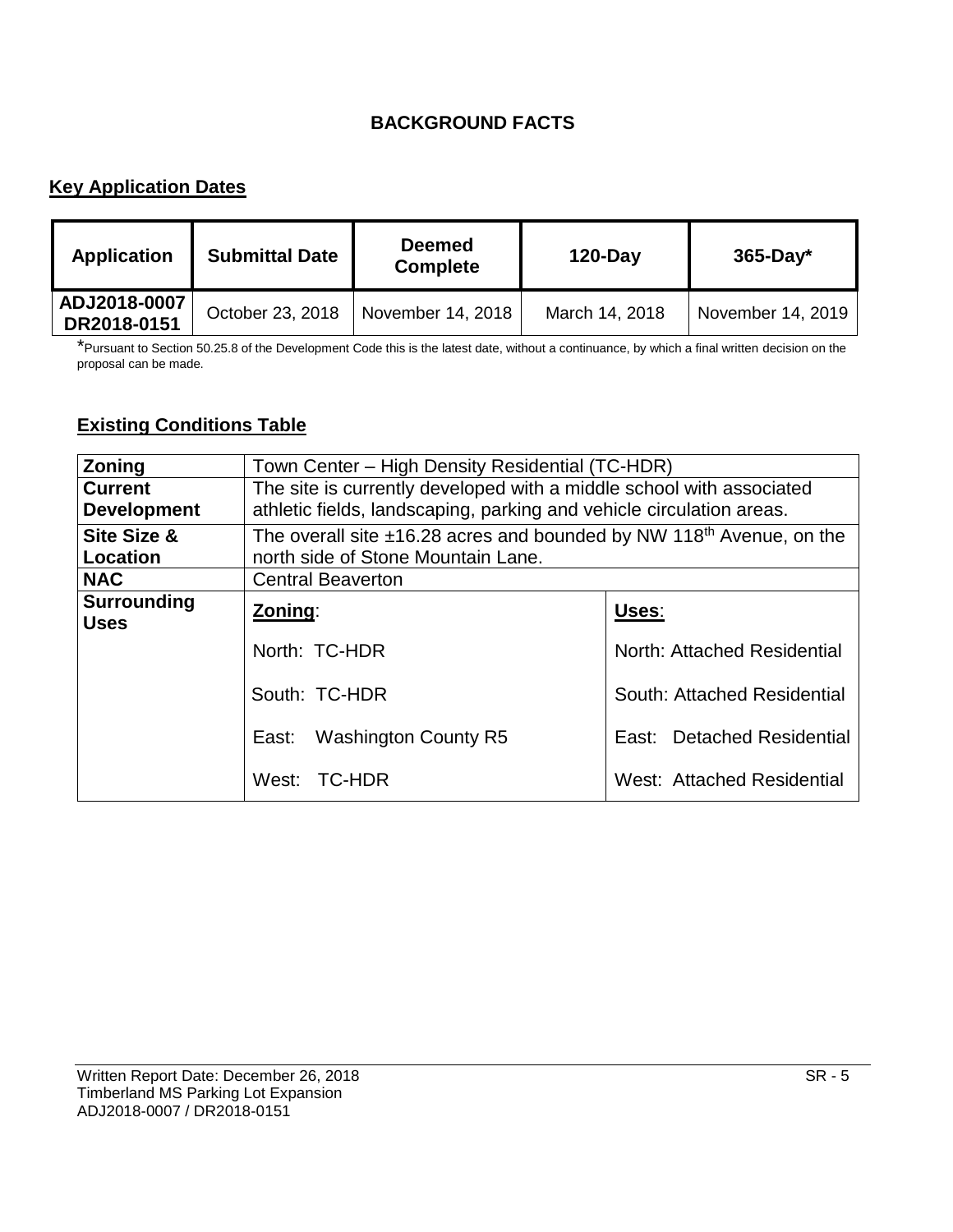## **Subject Site History / Past Land Use Actions by Planning Commission**

In April 2015 the applicant, Beaverton School District, received approval by the Planning Commission to construct Timberland Middle School and all associate improvements. Since construction, the school has operated as a "swing school" for schools that have been remodeled and/or rebuilt, as part of the Beaverton School District's Bond program. It is anticipated that the site will continue to operate as such until it is formally used as a middle school in the 2021-2022 school year.

## **Project Overview**

In order to accommodate increased parking demand, the applicant proposes additional parking next to the existing northern parking lot, just north of the school building. The lot will be built on an undeveloped portion of the site adjacent to the sports field. Currently there are 96 parking spaces on the site, the applicant proposes adding an additional 61 net spaces, raising the total amount of parking on-site to 157 spaces, including handicap spaces. The number of required parking spaces is based on the number of faculty and staff at the school. At full capacity of 1,100 students, the number of full time staff will be approximately 90, consistent with the BSD average of a 1:12 ratio of students to staff for middle schools. The anticipated 90 staff members result in a minimum parking requirement of 90 spaces and a maximum of 135 spaces. The requested number of parking spaces, 157, exceeds the allowed maximum by the Beaverton Development Code; consequently, the applicant has submitted a Major Adjustment land use application to the parking standards, as well as a Design Review Two application for the additional parking area and the changes to on-site vehicular circulation and maneuvering.

## **Public Testimony Response**

Staff has received public testimony referencing the following major points and provides a response to the key points below.

- The expansion is a poor use of Beaverton School District funds;
- Late night parking, noise, and trash in existing northern parking lot;
- Loss of large green space/fields;
- Loss in home values:
- Large increase in parking being requested;
- Why was additional parking not considered at time of original approval?

The expansion is a poor use of Beaverton School District funds. The expenditure of funds by Beaverton School District is not a land use issue that can be considered by the decision making authority. Concerns about expenditures by BSD should be directed to BSD's board.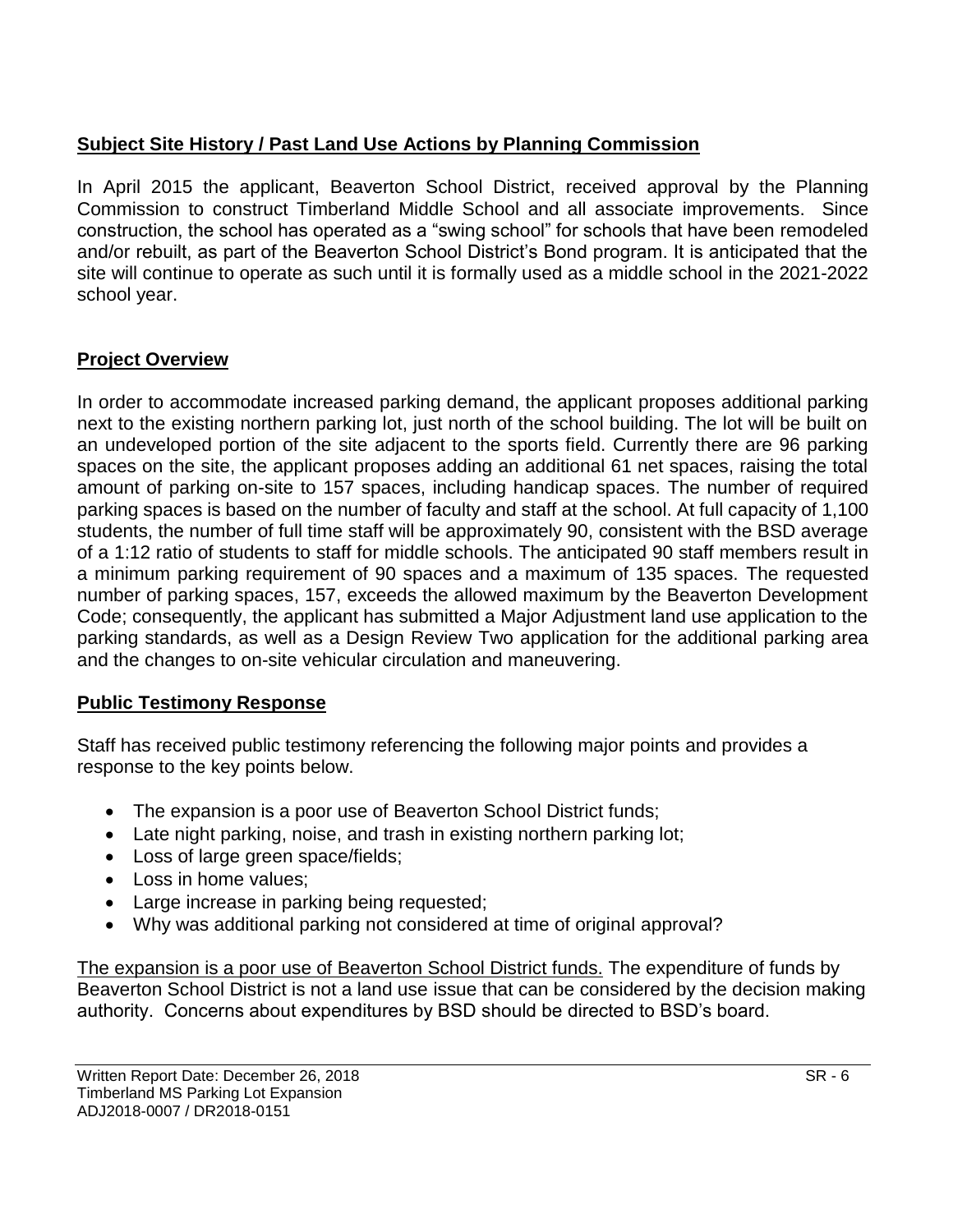Late night parking, noise, and trash in existing northern parking lot. Unauthorized use of the parking lot area should be addressed with BSD if the problem is ongoing and with the Beaverton Police Department is specific incidents warrant their attention. Staff has forwarded the comments regarding parking, noise and trash to BSD.

Loss of large green space/fields. The applicant proposes to meet the minimum landscape requirements for the subject site. The City does not have requirements for schools in relation to the number of fields that are provided.

Loss in home values. Property values are not an approval criteria for land use review and may not be considered in land use decision making.

Large increase in parking being requested. The amount of parking being requested is under consideration with the Major Adjustment application to exceed the maximum permitted parking spaces for the site.

Why was additional parking not considered at time of original approval? Staff cannot speculate as to why the applicant did not ask for additional parking at the time of original approval. Any development may come in for modifications of their site at any time so long as they follow the procedures of the Development Code, as the applicant has by requesting the Major Adjustment.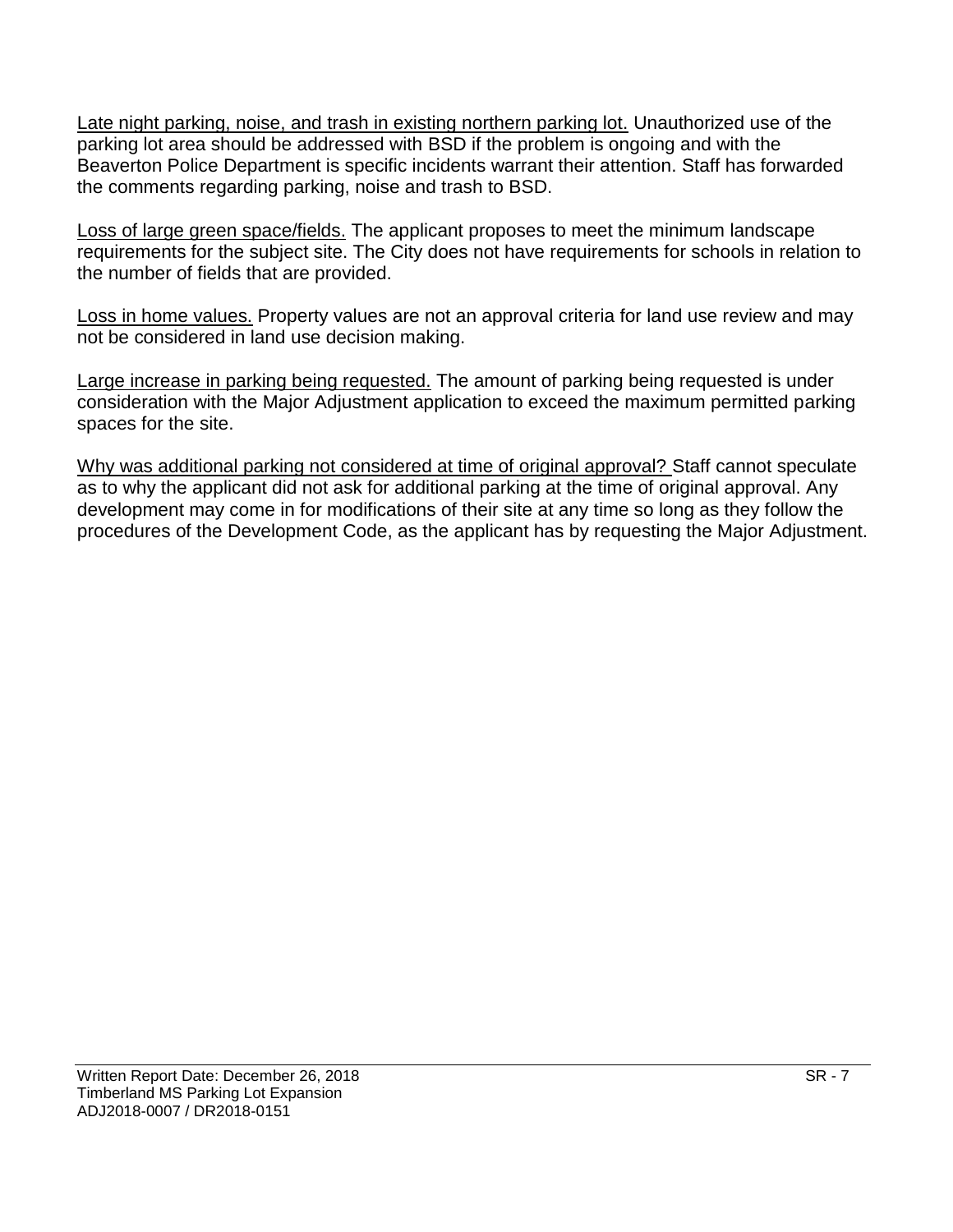#### **DRAFT FACILITIES REVIEW COMMITTEE TECHNICAL REVIEW AND RECOMMENDATIONS Timberland Middle School Parking Lot Expansion ADJ2018-0007 / DR2018-0151**

#### **Section 40.03 Facilities Review Committee:**

The Facilities Review Committee has conducted a technical review of the application in accordance with the criteria contained in Section 40.03 of the Development Code. The Committee's findings and recommended conditions of approval are provided to the decisionmaking authority. As they will appear in the Staff Report, the Facilities Review Conditions may be re-numbered and placed in different order.

The decision-making authority will determine whether the application as presented meets the Facilities Review approval criteria for the subject application and may choose to adopt, not adopt, or modify the Committee's findings, below.

**The Facilities Review Committee Criteria for Approval will be reviewed for all criteria that are applicable to the submitted applications as identified below:**

 **All twelve (12) criteria are applicable to the submitted Land Division (Preliminary Partition) application as submitted.**

#### *A. All critical facilities and services related to the development have, or can be improved to have, adequate capacity to serve the proposal at the time of its completion.*

Chapter 90 of the Development Code defines "critical facilities" to be services that include public water, public sanitary sewer, storm water drainage and retention, transportation, and fire protection. The Committee finds that the proposal includes necessary on-site and off-site connections and improvements to public water, and public sanitary sewer facilities. The applicant has provided a Service Provider Letter (SPL) from Clean Water Services that shows compliance with stormwater and wetland requirements.

#### *Public Water*

Water service will continue to be provided by Tualatin Valley Water District (TVWD). As the proposed parking lot addition will not increase the capacity of the school site, no impacts to the existing water service are anticipated. The expected water usage has been identified in the previous land use approval (DR2015-0006) for the overall school site. Water will be utilized for all landscaping treatments/irrigation associated with the proposed parking lot, such as landscape islands, and landscaping along parking lot pedestrian paths.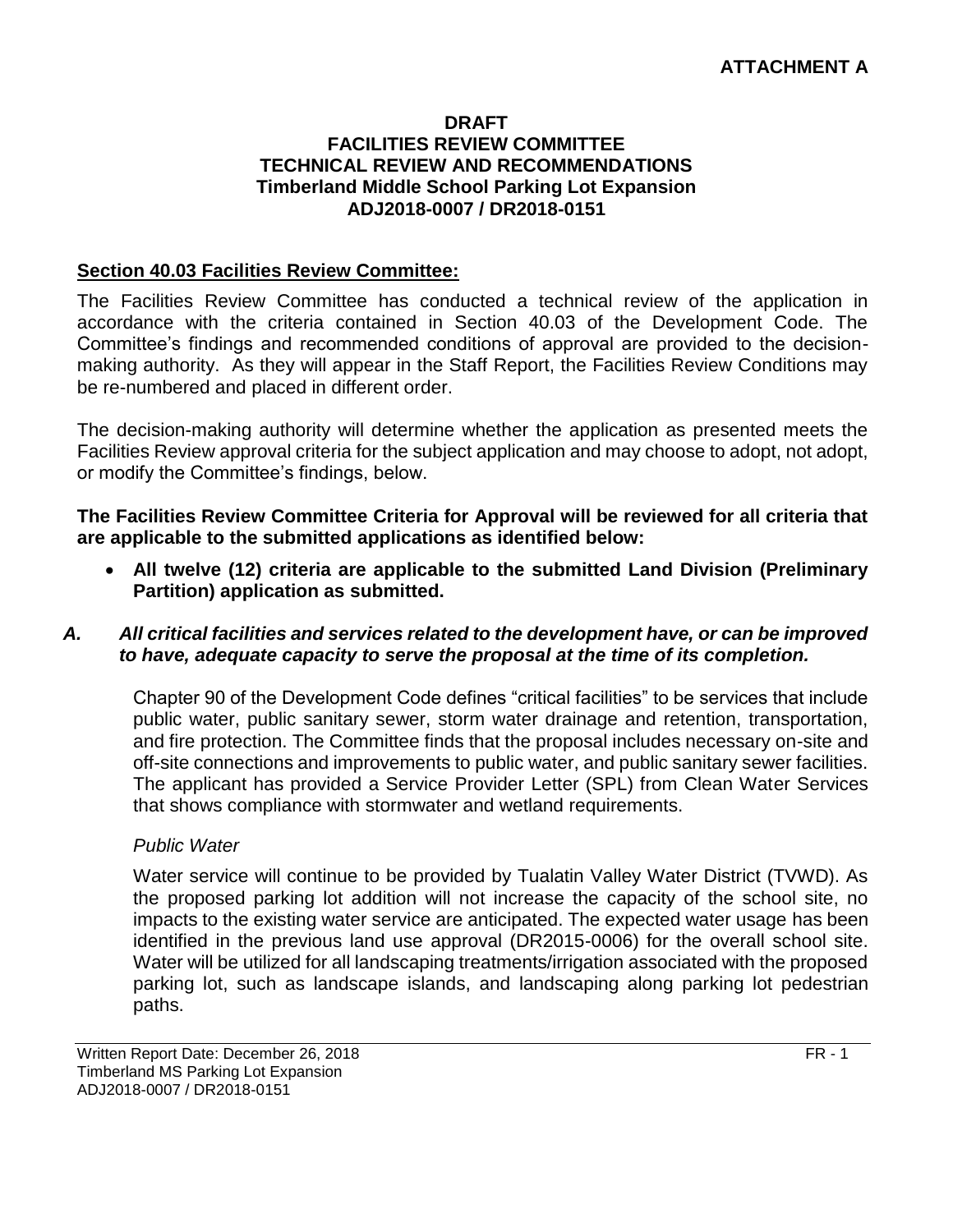#### *Public Sanitary Sewer*

Sanitary sewer service will be provided by the City of Beaverton. The applicant, under the previously approved land use application (DR2015-0006) has connected to the existing sanitary sewer system along SW Stone Mountain Lane. The proposed parking lot expansion will not require additional sanitary sewer service, as service has been taken into consideration for the entire school site as part of the land use application review in 2015.

#### *Stormwater*

The applicant has stated that existing utilities are sufficient to serve the project site. The applicant has prepared plans for utility provisions and stormwater management, as well as a preliminary Stormwater Report, dated October 16, 2018 (Exhibit 4 of application materials). The applicant has indicated that stormwater will be treated with LIDA planters before discharging to the onsite stormwater system. The existing system includes a StormTech underground detention system, which, according to the Report, has sufficient capacity to accommodate the additional impervious area with minor modifications to maintain existing discharge rates. The stormwater system has been designed to meet the City of Beaverton requirements, as well as CWS design and construction standards. The Committee has found the report and associated utility plans to be adequate in addressing the site's on-site surface water management (drainage patterns, treatment, and quantity control).

## *Transportation*

The applicant states the proposed parking lot expansion and related improvements will not meet the threshold for a Traffic Impact Analysis (TIA), or require additional off-site improvements. All half-street frontage improvements to NW 118<sup>th</sup> Avenue and NW Stone Mountain Lane have been completed under the previous land use approval in 2015 (DR2015-0006). The applicant states all circulation improvements will be internal to the proposed parking lot and will comply with City requirements accordingly. Previously, a TIA was submitted by Kittelson & Associates in which the project site was analyzed for all traffic impacts for a Middle School. Kittelson has included a Memo, dated October 9, 2018 (Exhibit 5 of application materials) which illustrates comparisons between eight existing middle schools within the Beaverton School District. This comparison assesses the district's operational needs based upon student enrollment in order to evaluate parking ratios, and thus recognizes that staffing levels can vary. Required parking, based on 90 full-time staff, is 135 spaces. However, the applicant is requesting 157 spaces, which is 16 percent more than the allowed maximum parking in Zone A. Because the threshold for a TIA has not been met, it is not required as part of this application. Further analysis of additional parking spaces exceeding the maximum allowed in Zone A will be reviewed in the Major Adjustment staff report.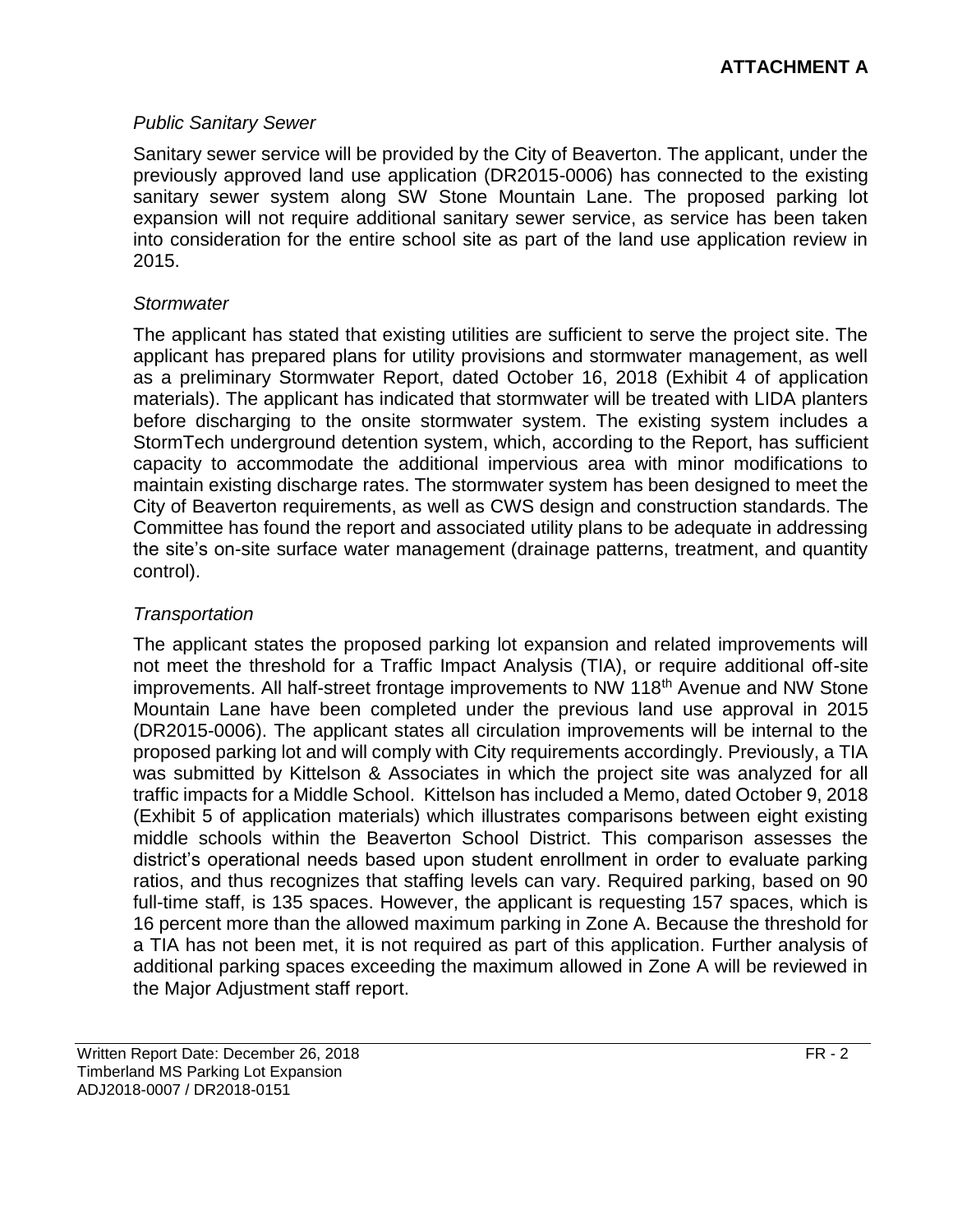#### *Fire Protection*

Fire protection will be provided to the site by Tualatin Valley Fire and Rescue Department (TVF&R). TVF&R has no comments or conditions for the proposal.

The Committee finds that the proposed development will provide the required critical facilities, as conditioned. Therefore, the Committee finds the proposal meets the criterion for approval.

**FINDING: Therefore, the Committee finds that by meeting the conditions of approval, the proposal meets the criterion.** 

*B. Essential facilities and services are available, or can be made available, with adequate capacity to serve the development prior to occupancy. In lieu of providing essential facilities and services, a specific plan may be approved if it adequately demonstrates that essential facilities, services, or both will be provided to serve the proposed development within five years of occupancy.*

Chapter 90 of the Development Code defines "essential facilities" to be services that include schools, transit improvements, police protection, and pedestrian and bicycle facilities in the public right-of-way. The applicant's plans and materials were forwarded to City Transportation staff and City Police Department.

The site will continue be served by the Tualatin Hills Park and Recreation District (THPRD).

The proposal includes improvements to the existing middle school site, currently operating as a "swing school". The improvements are intended to support educational facilities and services of the Beaverton School District.

The City of Beaverton Police will continue to serve the development site. The Police Department has submitted no comments or recommendations to the Facilities Review Committee as of the date of this report. Any comments received from the Police will be shared with the applicant team as soon as they are received by staff.

Tri-Met does provide service to the development site. Bus line 62-Murray Blvd. provides two locations along NW Barnes Road, at the intersection of NW Barnes and NW 118<sup>th</sup> Avenue, on both the north and south sides of NW Barnes. Additionally, bus line 48-Cornell, and line 50-Cedar Mill, have stops along NW Cornell Road at its intersection with SW 118<sup>th</sup> Avenue on both the north and south sides of NW Cornell Road. There are currently no bus stop locations directly in front of the school site on NW 118<sup>th</sup> Avenue or NW Stone Mountain Lane.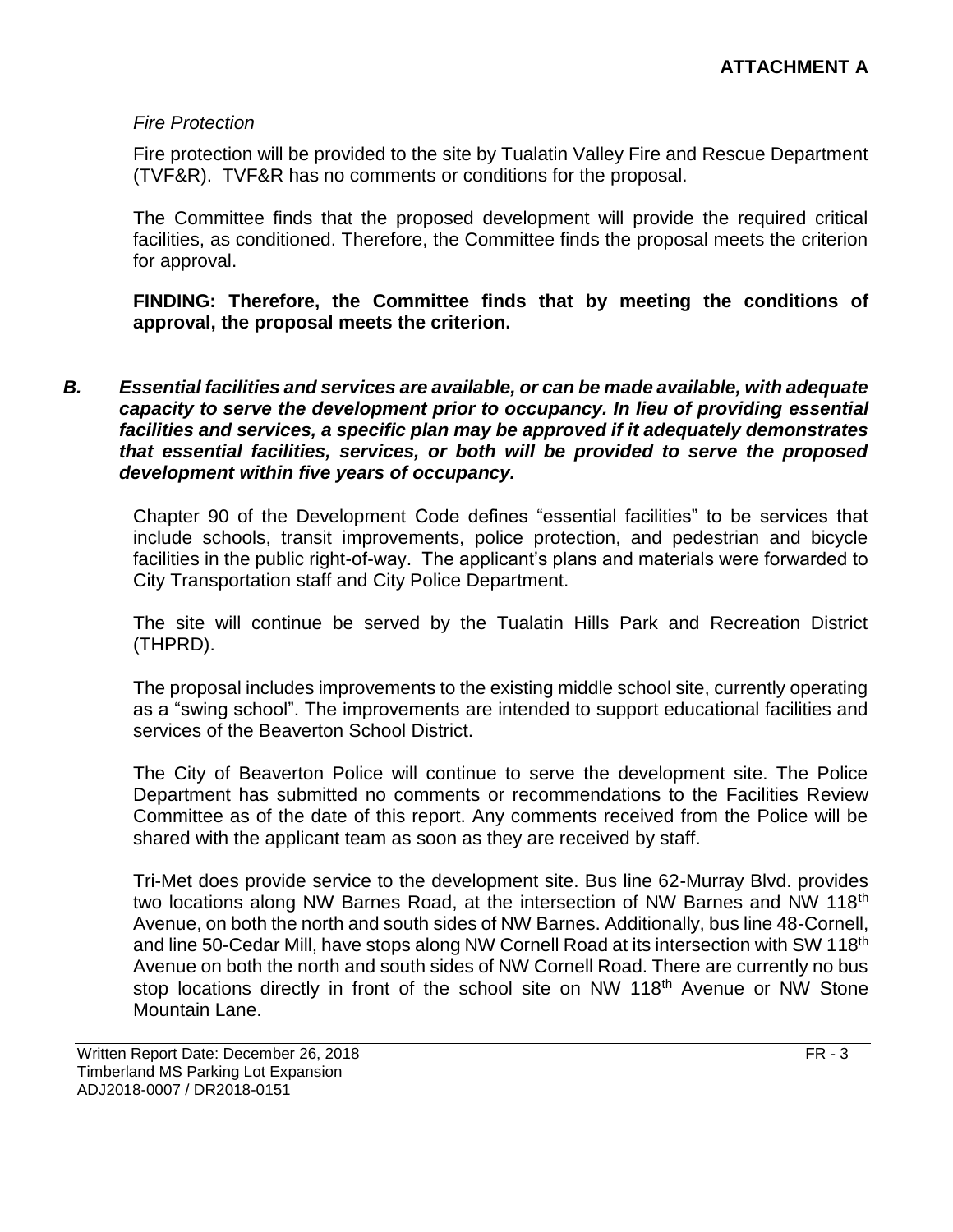Pedestrian, Bicycle, and Transit Facilities are, by definition Essential Facilities and are typically required to be in place prior to occupancy. The applicant has completed these improvements under the previously approved land use application(s). As shown on Plan Sheet L100, new parking lot improvements will maintain existing connections between the internal circulation system of the site and adjacent streets. The school is located on NW 118th Avenue, a Class 1 Major Pedestrian Route, which was improved when the middle school was built in 2015-2016. All pedestrian facilities were provided at that time in accordance with the land use approvals.

### **FINDING: Therefore, the Committee finds the proposal meets the criterion.**

*C. The proposal is consistent with all applicable provisions of Chapter 20 (Land Uses) unless the applicable provisions are modified by means of one or more applications which shall be already approved or which shall be considered concurrently with the subject proposal.*

Staff cites the Code Conformance Analysis chart at the end of this report, which evaluates the project as it relates the applicable Code requirements of Chapter 20 for the Town Center-High Density Residential (TC-HDR) zone as applicable to the above mentioned criteria. As demonstrated on the chart, the development proposal meets all applicable standards of the TC-HDR zone.

#### **FINDING: Therefore, the Committee finds that the proposal meets the criterion.**

*D. The proposed development is consistent with all applicable provisions of Chapter 60 (Special Requirements) and all improvements, dedications, or both, as required by the applicable provisions of Chapter 60 (Special Requirements), are provided or can be provided in rough proportion to the identified impact(s) of the proposal.*

The Committee cites the Code Conformance Analysis chart at the end of this report, which evaluates the proposal as it relates to the applicable Code requirements of Chapter 60, in response to the above mentioned criteria. As demonstrated on the chart, the proposal meets all applicable sections of Chapter 60.

### **FINDING: Therefore, the Committee finds that the proposal meets the criterion.**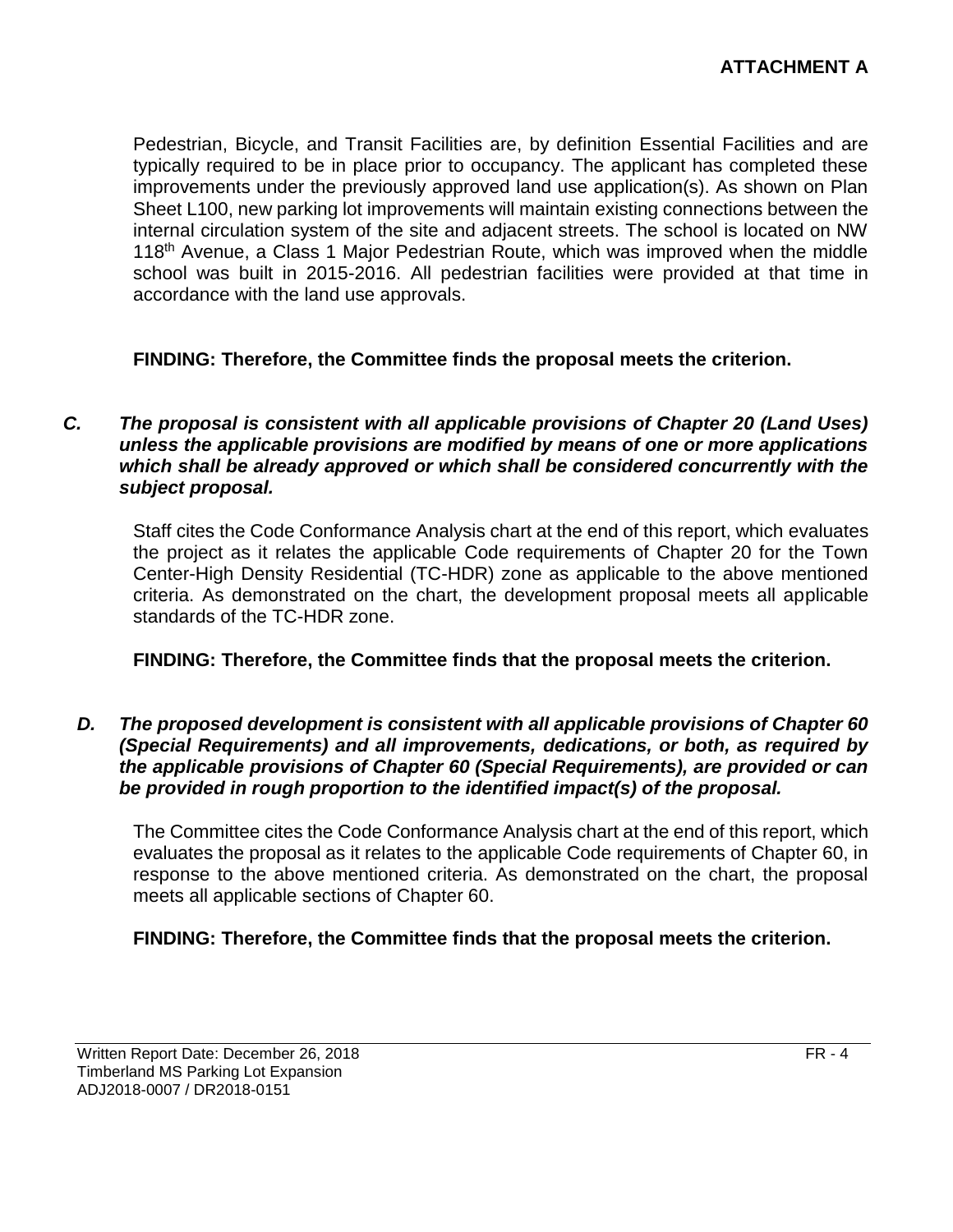*E. Adequate means are provided or can be provided to ensure continued periodic maintenance and necessary normal replacement of the following private common facilities and areas, as applicable: drainage ditches, roads and other improved rightsof-way, structures, recreation facilities, landscaping, fill and excavation areas, screening and fencing, ground cover, garbage and recycling storage areas and other facilities not subject to maintenance by the City or other public agency.*

The Beaverton School District, a public agency, is the applicant for the project and will be responsible for the maintenance of all on-site improvements. The proposal as represented does not present any barriers, constraints, or design elements that would prevent or preclude required maintenance of the private infrastructure and facilities on site.

#### **FINDING: Therefore, the Committee finds that the proposal meets the criterion.**

#### *F. There are safe and efficient vehicular and pedestrian circulation patterns within the boundaries of the development.*

The applicant proposes safe and efficient vehicular circulation to and from the northern parking lot. Vehicles will continue to access the site from NW 118<sup>th</sup> Avenue, and will access the northern parking lot from the existing western parking area. The proposed northern parking lot will be wide enough to provide vehicular circulation without the need to queue. Pedestrian pathways will be easily accessible to the west of the new parking area via an existing pedestrian sidewalk.

The proposed project connects to and expands upon existing pedestrian pathways around the perimeter of the school site. All new proposed pathways will meet the City of Beaverton design standards for width, materials, lighting, and separation from vehicular traffic. Paved sidewalks will also provide access to the northern athletic fields, which will have a chain link gate providing secure entry during appropriate hours.

The concrete walkway located at the center of the parking lot expansion is proposed to be 10 feet wide, with a 5-foot clear path.

The applicant has proposed safe and efficient vehicular and pedestrian circulation patterns within the boundaries of the project site.

**FINDING: Therefore, the Committee finds that by meeting the conditions of approval, the proposal meets the criterion.**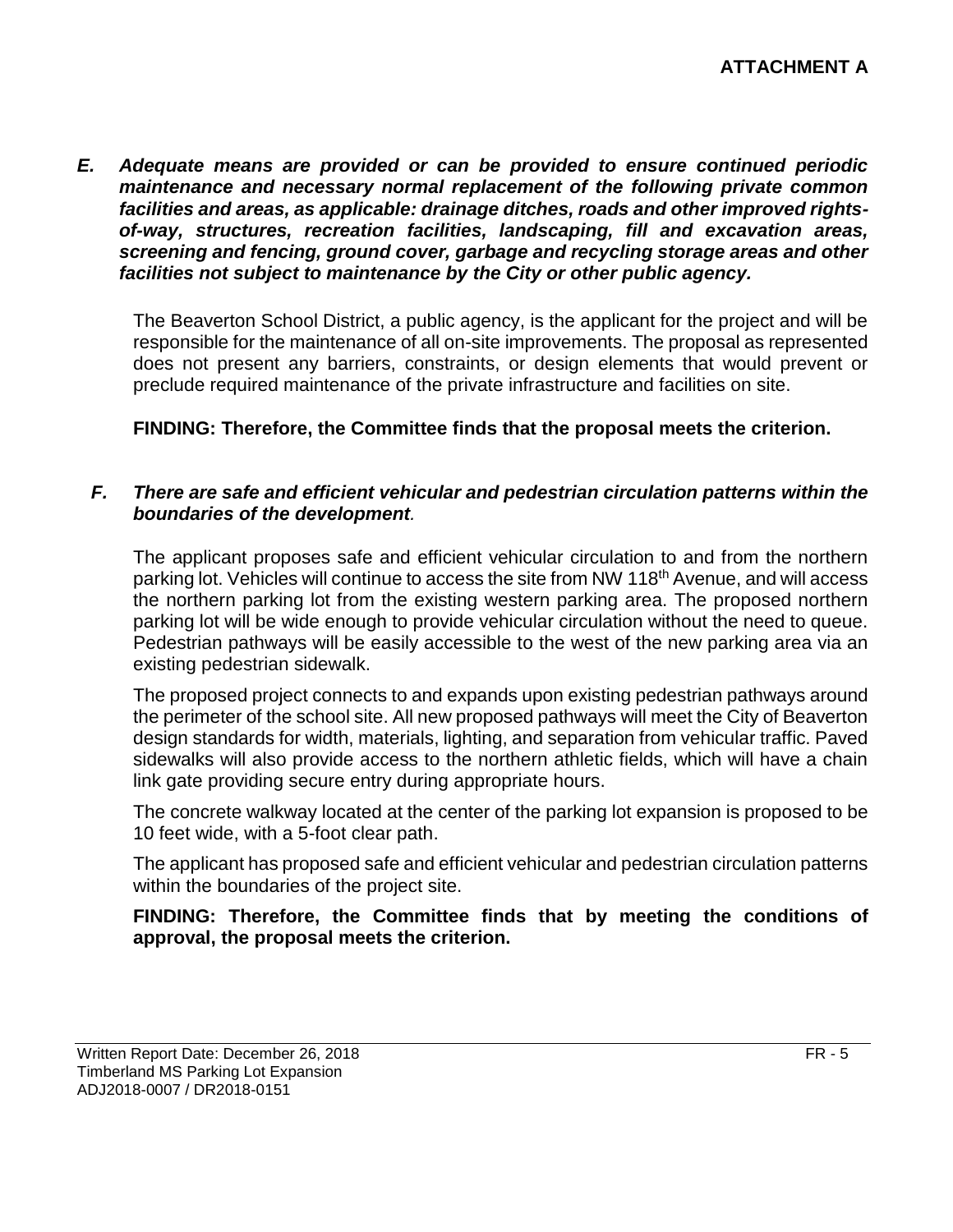#### *G. The development's on-site vehicular and pedestrian circulation systems connect to the surrounding circulation systems in a safe, efficient, and direct manner.*

#### On-Site Vehicular Circulation

There are currently two existing entrances to the northern parking area off NW 118<sup>th</sup> Avenue, a full access driveway across from NW Holly Springs Lane onto NW 118<sup>th</sup> Avenue, and a second northern driveway providing for right-in/right-out driveway movements only onto NW 118<sup>th</sup> Avenue. The existing parking area also includes vehicular circulation that is used for parent drop-off with curbside space for students, plus an additional loop and dedicated space for special education students' drop-off.

The new northern parking lot addition is proposed to add 61 net parking spaces as shown on Plan Sheet C-200 of the applicant materials. The proposed parking lot will have looping parking and vehicular circulation separated by a paved and landscaped island, fencing, and a walkway for safe and efficient circulation. Five (5) parking spaces in the existing western parking lot (adjacent to the subject project area) are proposed to be removed in order to accommodate the new driveway for the proposed northern parking lot; however, 35 spaces will remain in the existing western parking area adjacent to the proposed northern parking lot. There will be 101 parking spaces for the combined parking areas north of the school building. The proposed parking lot expansion connects internally to the existing parking lot and does not adversely impact connections to the surrounding circulation system as originally approved.

The existing parking and vehicular circulation area located on the south side of the school will remain unchanged. The lot is designed as a bus drop-off area with curbside and island spaces for 14 school buses, as well as 23 angled parking spaces, and 33, ninety-degree parking spaces, yielding 56 parking spaces.

#### **On-Site Pedestrian Circulation**

In the new northern parking area, the applicant proposes walkways for the northern and western perimeter, fully connected to one-another. All proposed parking spaces will provide for direct pedestrian connection to the school building, other areas of the school site, and the sidewalk system on NW 118<sup>th</sup> Avenue via walkways and marked crossings, also facilitating safe and efficient pedestrian circulation.

On the northern part of the site, an existing walkway around existing athletic fields connects to the sidewalk of the Timberland Reserve Condominiums on the north central border of the site, as well as to the existing sidewalk along NW 118<sup>th</sup> Avenue at the northwest corner of the site. (Sheet C200 of applicant materials). The applicant proposes a six-foot high chain link fence along the eastern edge of the new parking lot and a gate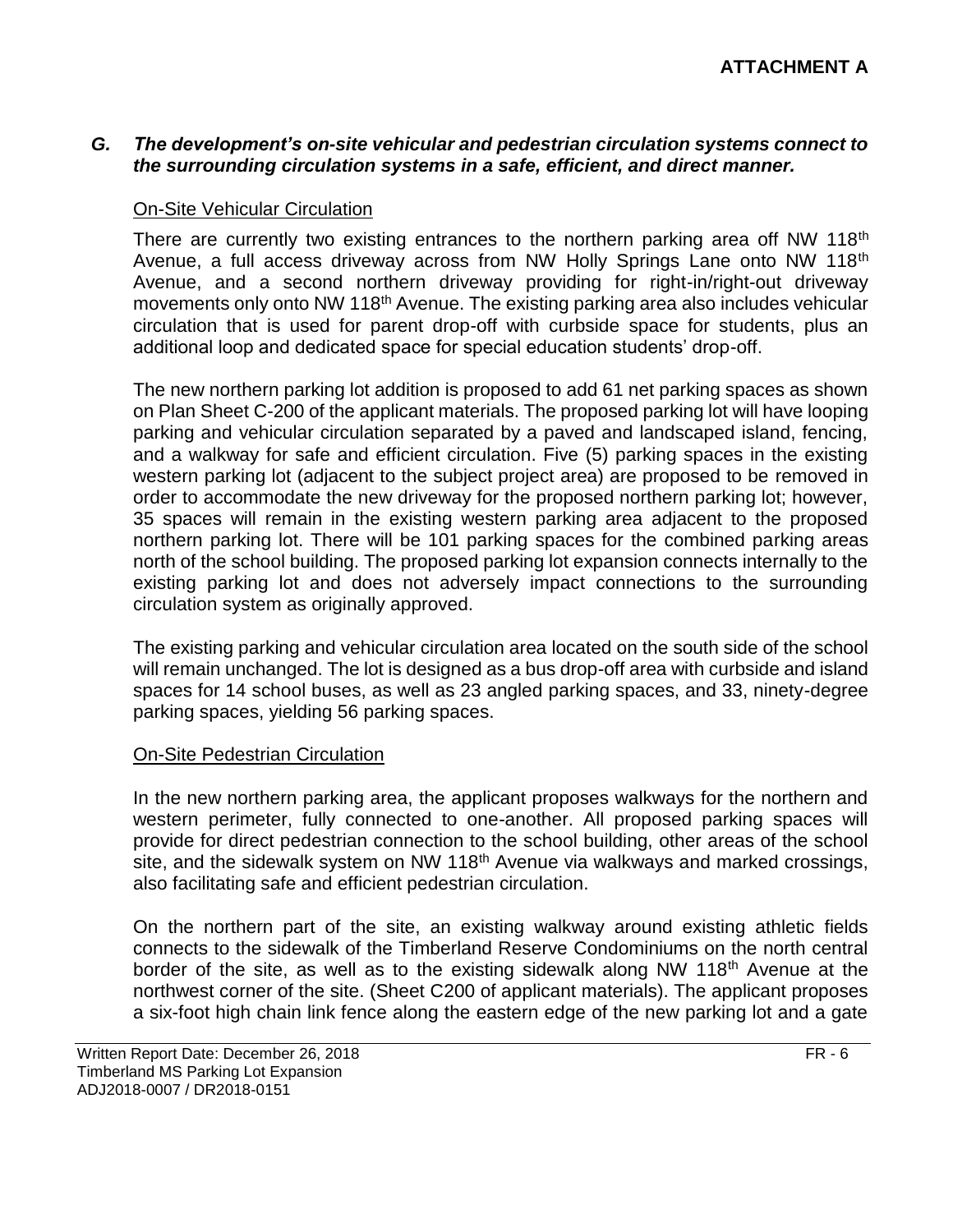at this northeastern portion of the site to connect the walkway for pedestrians, while maintaining the security needed during school hours. In the central part of the project site, an on-site east to west pedestrian walkway between the parking area and school buildings connects to the existing sidewalk system on NW 118th Avenue. The southern half of the site will remain unchanged and maintain the existing pedestrian walkway connections. The site's vehicular and pedestrian circulation system connects in a safe and efficient manner.

#### **FINDING: Therefore, the Committee finds that the proposal meets the criterion.**

#### *H. Structures and public facilities serving the development site are designed in accordance with adopted City codes and standards and provide adequate fire protection, including, but not limited to, fire flow.*

The applicant does not propose any new structures or new public facilities related to this project. Review through the City's Site Development process will ensure that the proposed stormwater facilities will meet public standards. TVF&R has reviewed the proposal and has no comments or conditions.

**FINDING: Therefore, the Committee finds that the proposal meets the criterion.**

#### *I. Structures and public facilities serving the development site are designed in accordance with adopted City codes and standards and provide adequate protection from hazardous conditions due to inadequate, substandard or illdesigned development.*

The Conditions of Approval stated herein, provide requirements of the applicant to obtain Site Development and Building Permits from the City, to ensure that public facilities will be designed and built in accordance to all applicable codes and standards. Compliance with the vision clearance and lighting standards will also provide protection from crime and accidents. Fencing around the project site will also provide additional security. All construction documents will provide for Site Development permitting review to ensure protection from hazardous conditions.

#### **FINDING: Therefore, staff finds that the proposal meets the criterion for approval.**

*J. Grading and contouring of the development site is designed to accommodate the proposed use and to mitigate adverse effect(s) on neighboring properties, public right-of-way, surface drainage, water storage facilities, and the public storm drainage system.*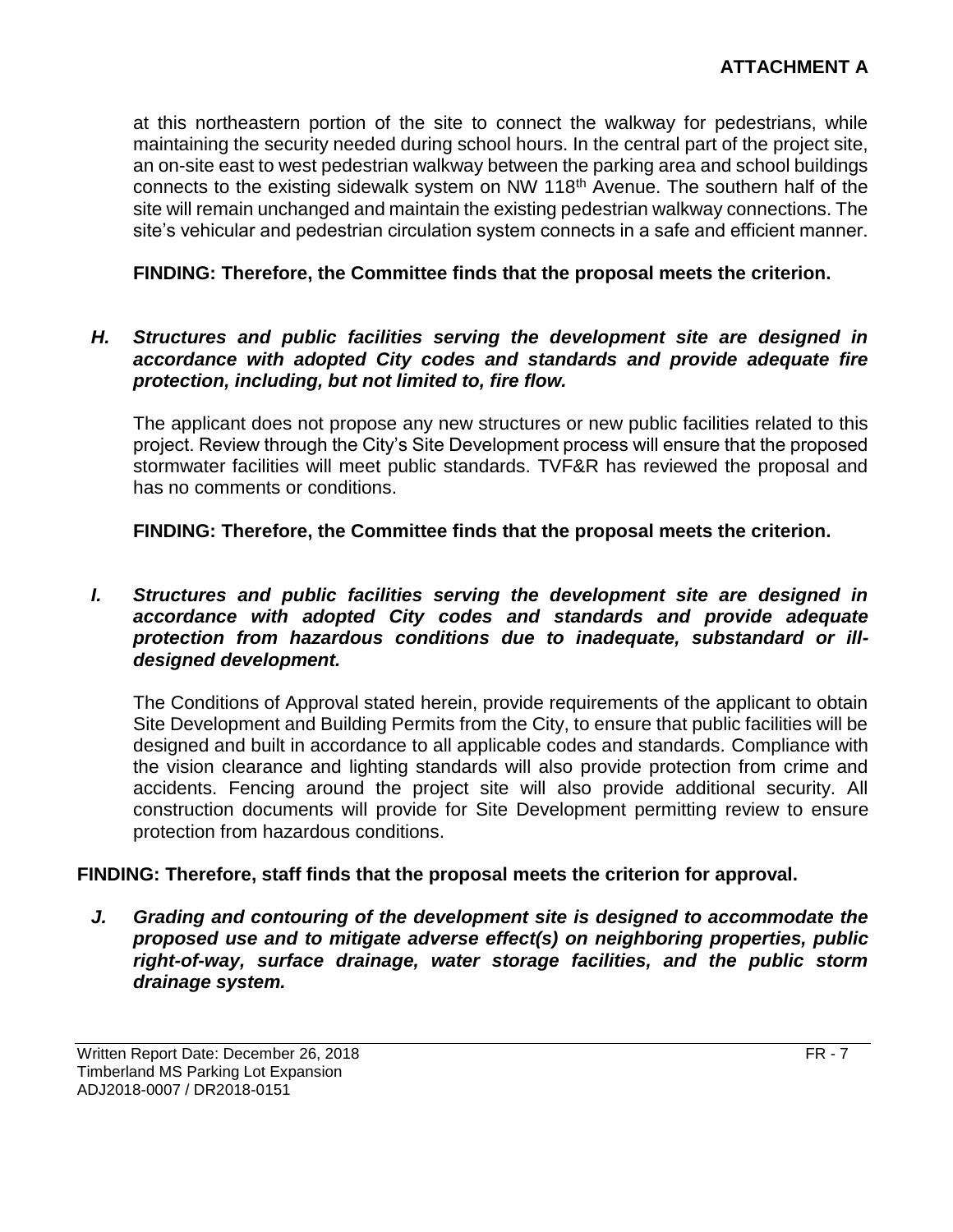The applicant has indicated grading and contouring will be minimal. The original land use approval was designed to meet the City of Beaverton standards for grading and drainage. The applicant has indicated that the project was designed to minimize adverse effects on neighboring properties, public rights-of-way, surface drainage, water storage facilities, and the public drainage system. The proposed grading and other site-specific improvements are set back a minimum of 20 feet from external property lines and will not have an adverse impact on the adjacent neighboring properties.

**FINDING: Therefore, the Committee finds that the proposal meets the criterion for approval.**

#### *K. Access and facilities for physically handicapped people are incorporated into the development site and building design, with particular attention to providing continuous, uninterrupted access routes.*

The applicant will be required to meet all applicable accessibility standards of the International Building Code, Fire Code and other standards as required by the American Disabilities Act (ADA). Conformance with the technical design standards for Code accessibility requirements are to be shown on the approved construction plans associated with Site Development and Building Permit approvals. The Committee finds that as proposed, the new on-site sidewalks, as well as walkways internal to the new parking area appear to meet applicable accessibility requirements, and through the site development and building permit reviews will be thoroughly evaluated. Therefore, the Committee finds that by meeting the conditions of approval, the site will be in conformance with ADA requirements, and would thereby be in conformance with Development Code Section 60.55.25 and the criterion will be met.

#### **FINDING: Therefore, the Committee finds that by meeting the conditions of approval, the proposal meets the criterion for approval.**

#### *L. The proposal contains all applicable application submittal requirements as specified in Section 50.25.1 of the Development Code.*

The applicant submitted the land use applications on October 23, 2018 and was deemed complete on November 14, 2018. In review of the materials during the application review process, the Committee finds that all applicable application submittal requirements, as identified in Section 50.25.1 are contained within this proposal.

#### **FINDING: Therefore, the Committee finds the proposal meets the criterion for approval.**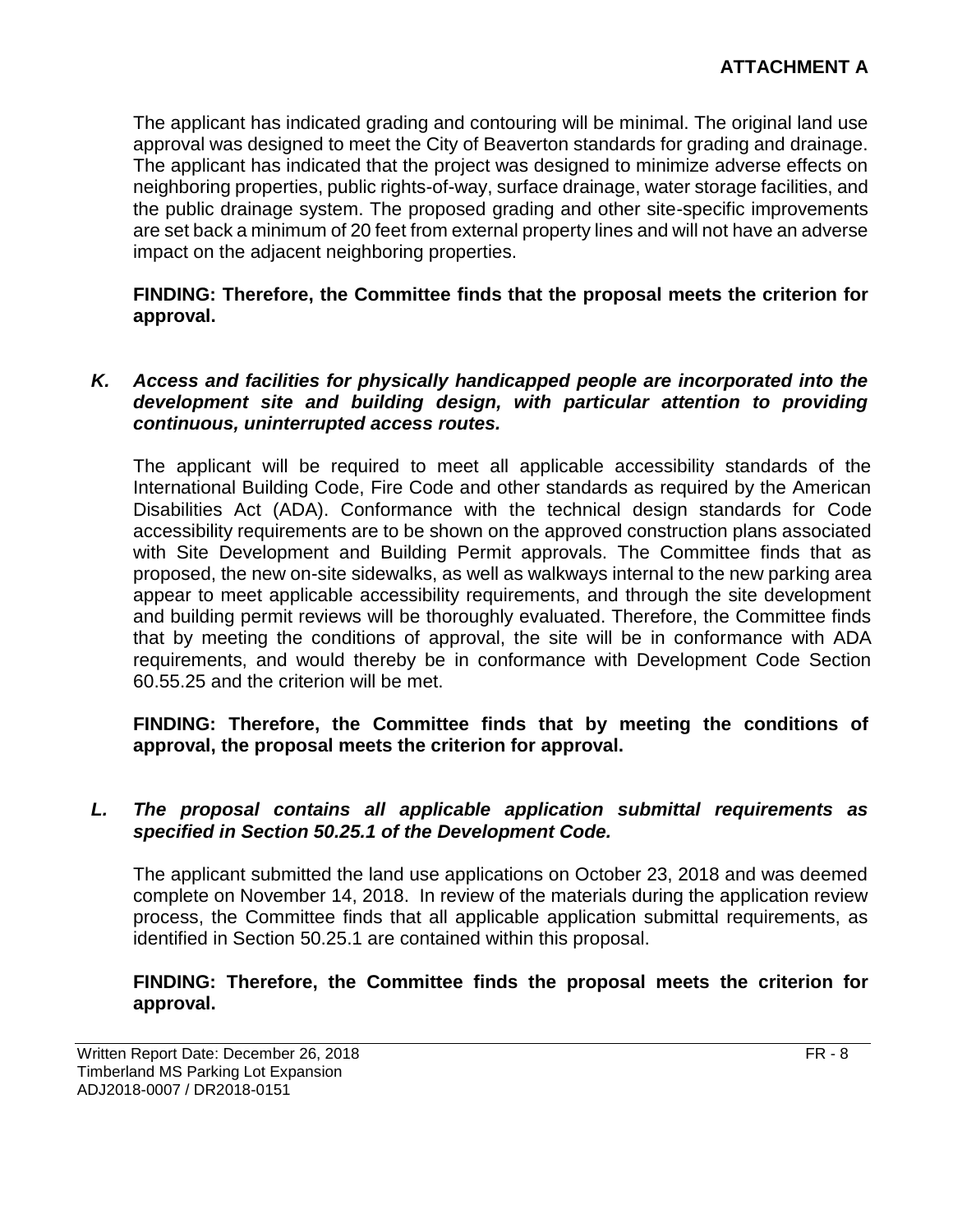# **Code Conformance Analysis Chapter 20 Use and Site Development Requirements Town Center-High Density Residential (TC-HDR) Zoning District**

| <b>CODE STANDARD</b>                      | <b>CODE REQUIREMENT</b>                           | <b>PROJECT PROPOSAL</b>                                                                                                                                                                               | <b>MEETS</b><br>CODE? |
|-------------------------------------------|---------------------------------------------------|-------------------------------------------------------------------------------------------------------------------------------------------------------------------------------------------------------|-----------------------|
|                                           | <b>Development Code Section 20.20.20 (TC-HDR)</b> |                                                                                                                                                                                                       |                       |
| Use                                       | <b>Educational Institution - Permitted</b>        | No new Uses Proposed -<br><b>Additional Parking Lot for</b><br>School is proposed and<br>ancillary to the existing school.                                                                            | <b>YES</b>            |
|                                           | <b>Development Code Section 20.20.15 (TC-HDR)</b> |                                                                                                                                                                                                       |                       |
| Land Area<br>Minimum                      | 0                                                 | There is no minimum parcel<br>size in the TC-HDR Zone.                                                                                                                                                | N/A                   |
| Lot Dimensions<br>Minimum                 | N/A                                               | There are no minimum lot<br>dimension requirements in the<br>TC-HDR Zone.                                                                                                                             | N/A                   |
| <b>Yard Setbacks</b><br>Minimum           | Front: 0<br>Side: 0<br>Rear: 0                    | There are no minimum yard<br>setback requirements in the<br>TC-HDR Zone.                                                                                                                              | N/A                   |
| <b>Yard Setbacks</b><br>Maximum           | Front: Governed by Chapter 60<br>along MPR.       | The setback is governed by the<br>Design Review Process.                                                                                                                                              | N/A                   |
| Maximum Building<br>Height                | 50 feet                                           | No structures are proposed<br>with this project.                                                                                                                                                      | N/A                   |
| Minimum/Maximum<br>Floor Area Ratio (FAR) | 0.20 / 1.00                                       | FAR requirements do not<br>apply, as Schools are<br>considered undevelopable for<br>purposes of calculating net<br>acreage. The same goes for<br>the proposed parking lot<br>addition for the school. | N/A                   |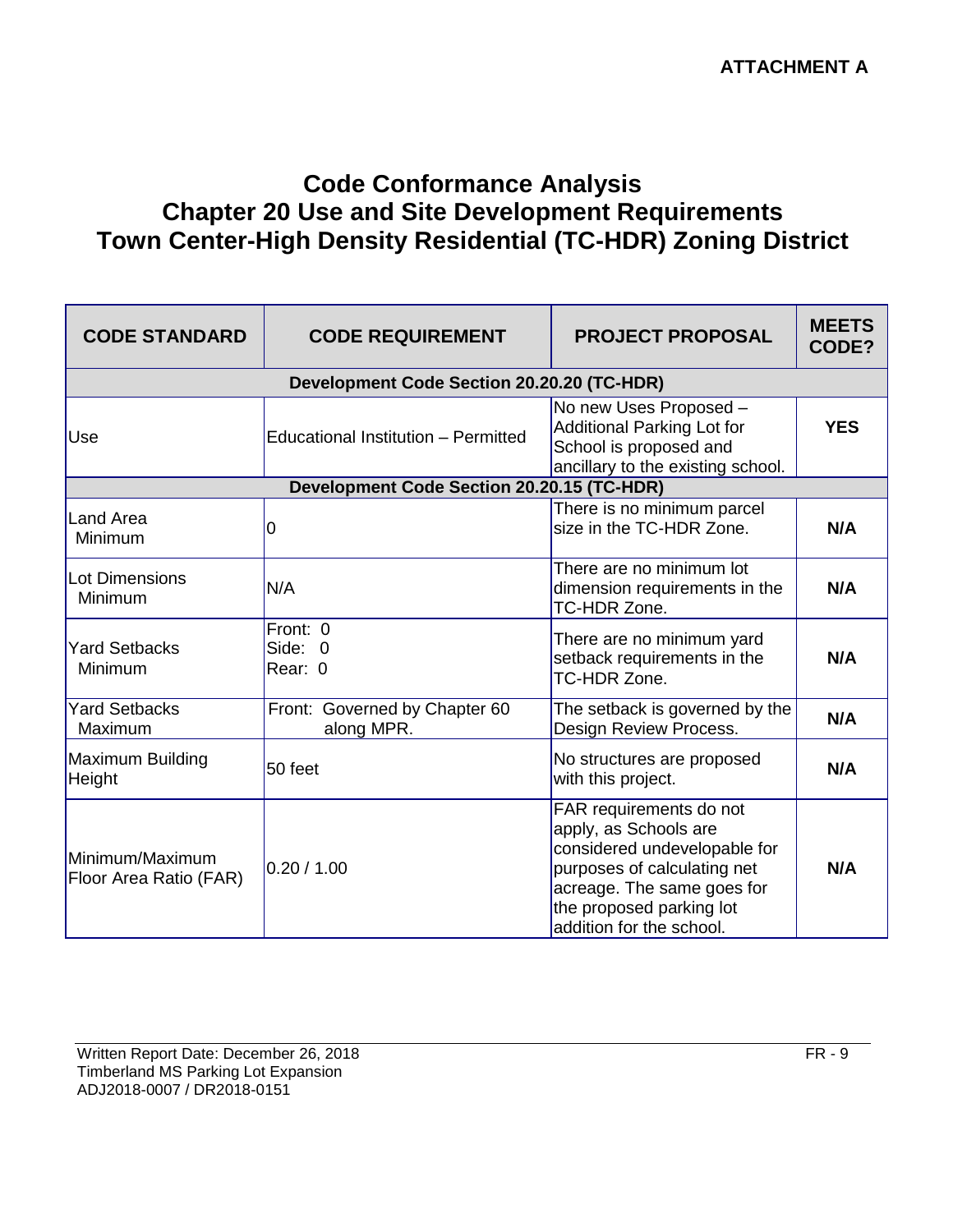# **Chapter 60 Special Requirements**

| <b>CODE</b><br><b>STANDARD</b>                                                           | <b>CODE REQUIREMENT</b>                                                                                                                                                                            | <b>PROJECT PROPOSAL</b>                                                                                                                                                             | <b>MEETS</b><br>CODE?             |
|------------------------------------------------------------------------------------------|----------------------------------------------------------------------------------------------------------------------------------------------------------------------------------------------------|-------------------------------------------------------------------------------------------------------------------------------------------------------------------------------------|-----------------------------------|
|                                                                                          | <b>Development Code Section 60.05</b>                                                                                                                                                              |                                                                                                                                                                                     |                                   |
| <b>Design Review</b><br>Principles, Standards,<br>and Guidelines                         | Requirements for new development and<br>redevelopment.                                                                                                                                             | Design Review Standards will be<br>reviewed in the Design Review<br>portion of the staff report.                                                                                    | <b>See DR</b><br><b>Findings</b>  |
|                                                                                          | <b>Development Code Section 60.07</b>                                                                                                                                                              |                                                                                                                                                                                     |                                   |
| Drive-Up Window<br>Facilities                                                            | Requirements for drive-up, drive-<br>through and drive-in facilities.                                                                                                                              | No drive-up window facilities are<br>proposed.                                                                                                                                      | N/A                               |
|                                                                                          | <b>Development Code Section 60.10</b>                                                                                                                                                              |                                                                                                                                                                                     |                                   |
| <b>Floodplain Regulations</b>                                                            | Requirements for properties located in<br>floodplain, floodway, or floodway fringe. located within the subject site.                                                                               | No mapped floodplains are                                                                                                                                                           | N/A                               |
|                                                                                          | <b>Development Code Section 60.12</b>                                                                                                                                                              |                                                                                                                                                                                     |                                   |
| <b>Habitat Friendly and Low</b><br><b>Impact Development</b><br><b>Practices</b>         | Optional program offering various<br>credits available for use of specific<br><b>Habitat Friendly or Low Impact</b><br>Development techniques.                                                     | No Habitat Friendly or Low<br><b>Impact Development techniques</b><br>are proposed.                                                                                                 | N/A                               |
|                                                                                          | Development Code Section 60.15 - Land Division Standards                                                                                                                                           |                                                                                                                                                                                     |                                   |
|                                                                                          | Land Division Standards Standards pertaining to Land Divisions                                                                                                                                     | No Land Divisions are required.                                                                                                                                                     | N/A                               |
|                                                                                          | Development Code Section 60.30 - Off-Street Parking                                                                                                                                                |                                                                                                                                                                                     |                                   |
| Off-street motor<br>vehicle parking<br>Parking Zone A<br><b>Required Bicycle Parking</b> | Minimum:<br>90 spaces<br>Maximum: 135 spaces<br>Long Term Total: 122                                                                                                                               | Vehicle Parking<br>96 spaces exist - applicant<br>proposes an additional 61 net<br>spaces.<br><b>Bicycle Parking No changes to</b><br>previous approval of 122 Long<br>Term spaces. | <b>See ADJ</b><br><b>Findings</b> |
|                                                                                          | <b>Development Code Section 60.55 -</b>                                                                                                                                                            | <b>Transportation</b>                                                                                                                                                               |                                   |
| <b>Transportation Facilities</b>                                                         | Regulations pertaining to the<br>construction or reconstruction of<br>transportation facilities.                                                                                                   | <b>Refer to Facilities Review</b><br>Committee findings herein.                                                                                                                     | <b>Yes-with</b><br><b>COA</b>     |
|                                                                                          | <b>Development Code Section 60.60</b>                                                                                                                                                              |                                                                                                                                                                                     |                                   |
| Trees & Vegetation                                                                       | Regulations pertaining to the removal No trees are proposed to be<br>and preservation of trees.                                                                                                    | removed.                                                                                                                                                                            | N/A                               |
| <b>Development Code Section 60.65</b>                                                    |                                                                                                                                                                                                    |                                                                                                                                                                                     |                                   |
| <b>Utility Undergrounding</b>                                                            | All existing overhead utilities and any<br>new utility service lines within the<br>project and along any existing<br>frontage, except high voltage lines<br>(>57kV) must be placed<br>underground. | Undergrounding has taken place<br>under the previous land use<br>approvals.                                                                                                         | N/A                               |
| Written Report Date: December 26, 2018                                                   |                                                                                                                                                                                                    |                                                                                                                                                                                     | FR - 10                           |

Timberland MS Parking Lot Expansion ADJ2018-0007 / DR2018-0151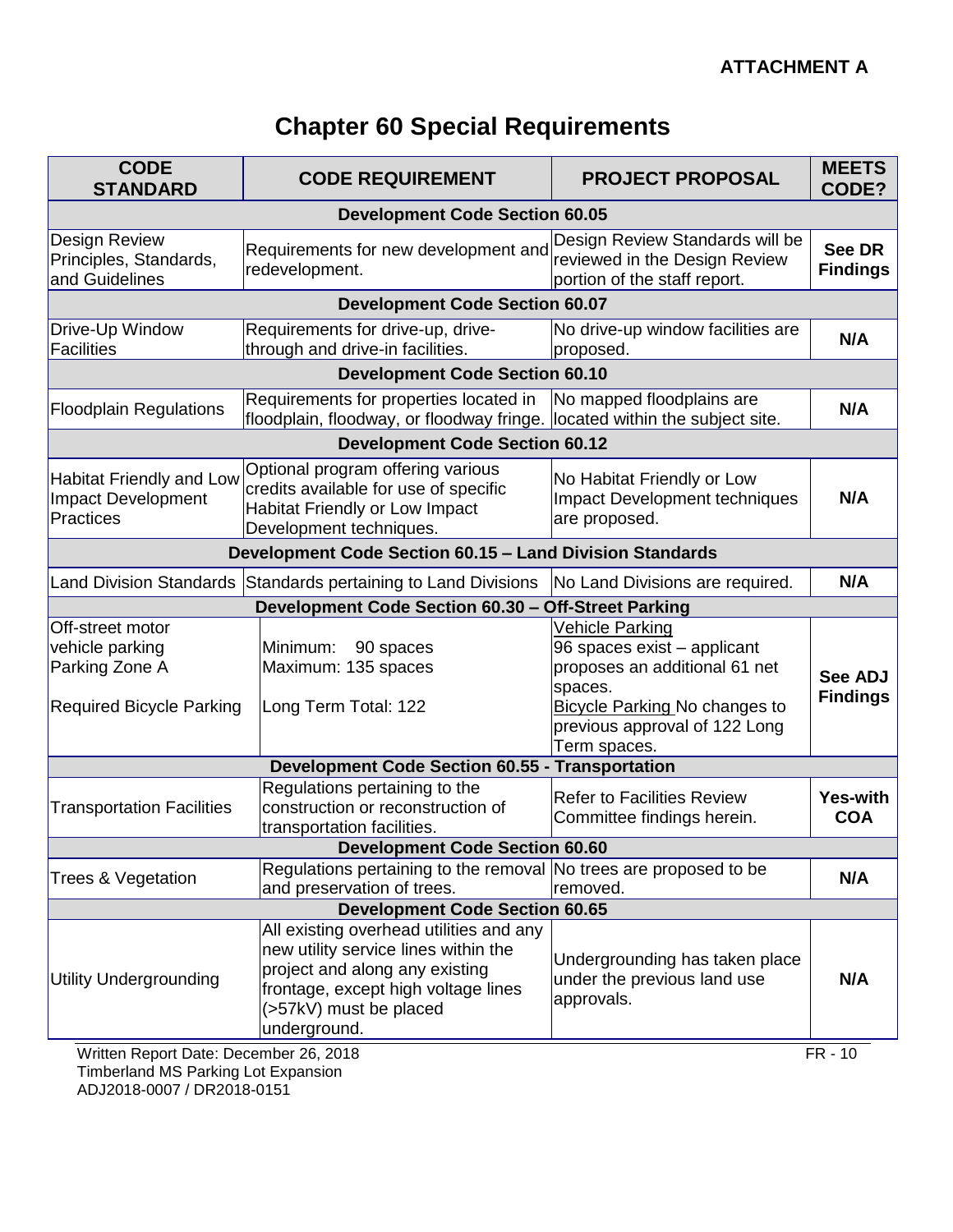#### **ADJ2018-0007 ANALYSIS AND FINDINGS FOR MAJOR ADJUSTMENT**

#### **Section 40.10.05. Adjustment Applications; Purpose**

*The purpose of an Adjustment application is to provide a mechanism by which certain regulations in this Code may be adjusted if the proposed development continues to meet the intended purpose of such regulations. This Section is carried out by the approval criteria listed herein.*

#### **Section 40.10.15.2.C Approval Criteria**

*In order to approve a Major Adjustment application, the decision making authority shall make findings of fact based on evidence provided by the applicant demonstrating that all the following criteria are satisfied:*

#### *1. The proposal satisfies the threshold requirements for a Major Adjustment application***.**

Section 40.10.15.2.A. Threshold: *An application for Major Adjustment shall be required when the following threshold applies:*

*3. Any change from the numerical requirements contained in Section 60.30 (Off-Street Parking).*

The maximum number of parking spaces for Educational Facilities, including Middle School and Elementary Schools is 1.5 spaces per full time employed staff (FTE). It is anticipated there will be 90 FTE once the school is at capacity. This equates to a maximum of 135 parking spaces. The applicant has submitted the Major Adjustment application requesting to exceed the maximum permitted parking spaces by 22 spaces, thereby bringing the maximum number of parking spaces up to 157, a variation from the numerical requirements of Section 60.30 (Off-Street Parking), thereby meeting threshold 3 for a Major Adjustment.

#### **Therefore, staff finds that the proposal meets the criterion for approval.**

#### *2. The application complies with all applicable submittal requirements as specified in Section 50.25.1 and includes all applicable City application fees.*

The City of Beaverton received the appropriate fee for a Major Adjustment application.

#### **Therefore, staff finds that the proposal meets the criterion for approval.**

Staff Report Date: December 26, 2018 **ADJ-1** Timberland MS Parking Lot Expansion ADJ2018-0007 / DR2018-0151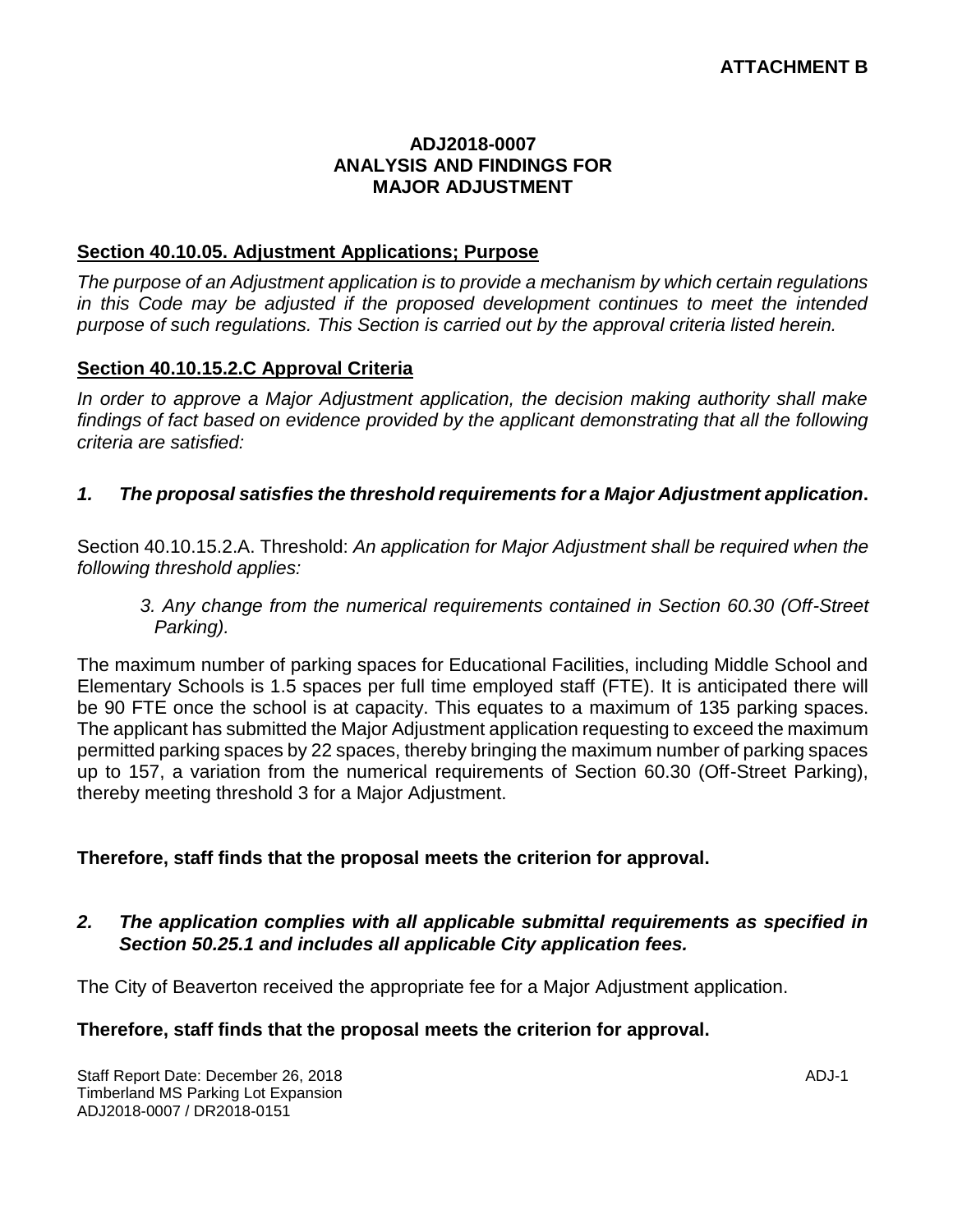#### *3. Special conditions exist on the site that make it physically difficult or impossible to meet the applicable development standard for an otherwise acceptable proposal.*

The applicant has stated the current off-street parking for Timberland Middle School is well below the amount of parking typically provided at similar Beaverton School District Middle Schools. The current parking (96 spaces) is roughly two-thirds (67%) of the average available parking at other middle schools (144 spaces). In 2021, Timberland Middle School will have 1,100 students, which is greater than the average middle school student body size of 800 students. The parking addition will bring parking closer to the similar standard the District has found necessary at other middle schools. (See Exhibit 5 *Parking Demand Memo* of applicant materials)

While parking provided under the original school approval in April 2015 met City of Beaverton parking standards, the number of parking spaces provided was on the lower side of the allowed parking range. However, after now operating as a "swing school" for three elementary schools, it has become apparent that parking is constrained as the building operates even as an elementary school. Currently the school is being used by William Walker Elementary School students (431 students); as well as Rachel Carson (182 students) option school, which occupies six classrooms, two each for  $6<sup>th</sup>$ ,  $7<sup>th</sup>$ , and  $8<sup>th</sup>$  graders. Rachel Carson is normally at Five Oaks Middle School, however with construction taking place at Five Oaks, the students have been moved to the Timberland Middle School site. Additionally, in September 2019 through June 2021 students from ACMA will use the school site as a middle and high school until the programing changes over to Timberland Middle School in September 2021. While the District does encourage walking, biking, transit and carpooling to the school, it recognizes that when the school becomes a fully operation middle school, the parking provided will need to more closely reflect parking provided at other BSD middle schools.

In addition to the school operating as a "swing school" the applicant has also indicated that the surrounding neighborhood has very limited on-street parking. The Timberland PUD development is a dense mixed use development with a variety of uses and limited on-street parking opportunities. The on-street parking close to Timberland MS is consistently utilized by the residents and visitors of the residential and commercial uses, as off-street parking areas are limited. The applicant has heard from the community members at the neighborhood meeting that complaints have been given to the City regarding lack of on-street parking. Additionally, the applicant heard at the neighborhood meeting that the Timberland parking lot is used by neighbors for overnight parking or for visitor parking as their only option. Since the District opened the school to in school year 2015-16, a frequent complaint to the District has been the use of street parking by parents and visitors when available.

Although the school functions mainly as a school, there is year-round use of the school site which exceeds the normal parameters of a school. When not in session, the site is used by the community. Although the sports fields will be reduced in size by the expansion of the parking lot area, BSD and THPRD sports programs will continue to use the existing fields for athletic programing. The gyms inside the building are uses year-round by the community. The "theater"

Staff Report Date: December 26, 2018 ADJ-2 ADJ-2 Timberland MS Parking Lot Expansion ADJ2018-0007 / DR2018-0151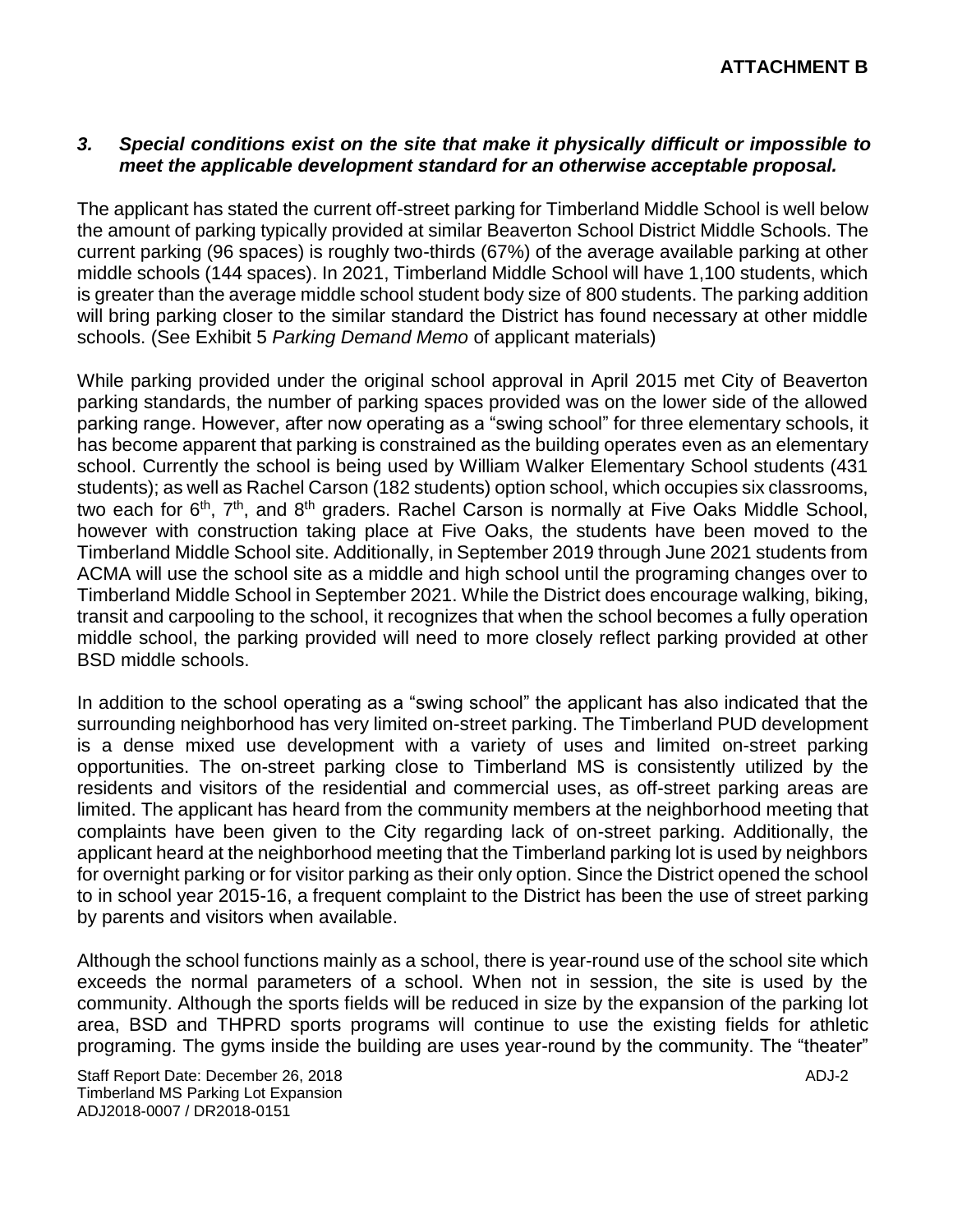room has been constructed as a proper theater with a sprung floor, audio and lighting to support "black box" type performances. Both the gym and theater are used by the community after school hours and can be utilized concurrently leading to additional parking demand during peak usage times.

During these school and community events, the parking demand has exceeded the supply. This has led to visitors parking in the surrounding neighborhood. On days when parents are required to attend school conferences or events, the parking has been insufficient. In addition to parent visitors, there are school vendors, maintenance vehicles, and delivery trucks that take up a number of parking spaces throughout the day, thereby reducing parking availability.

The number of staff is dependent on the number of students and the programs in the building. Within Beaverton School District, the staff-to-general education student ration is 1:12 for middle schools. Assuming an attendance of 1,100 students once the school is at full capacity, the staff load at Timberland MS will be approximately 90 FTE. The original application submittal assumed a staff load of 80. Based on a staff load of 90, the vehicle parking requirements would increase to a minimum of 90 spaces and a maximum of 135 spaces, thus requiring the Major Adjustment application to provide an additional 22 parking spaces to reach the proposed 157 vehicle parking spaces. The staff number could be higher or lower, depending on programs, especially special education (SPED). Some SPED programs have 1:1 or even 2:1 staff/volunteers to student ratios in classrooms. Typical SPED classrooms have 10 students. No SPED programming has been identified for Timberland, however, it may be a possibility in the future.

While the needed parking is calculated by City standards for full-time staff and employees only, the school does have a constant rotation of volunteers, parents, and visitors. All BSD middle schools have a large contingent of volunteers assisting in the schools. At any given time, there is an average of 8-10 volunteers on site. This number is derived from the sign-in logs of several BSD middle schools, which should be consistent with Timberland once it is operating as a fulltime middle school. Volunteer numbers can be much higher, depending on activities at the school, but the average number is 8-10 volunteers at any given time throughout the day. This number does not factor in volunteer teachers and teachers on assignments doing specialized work in the school, technical district employees who go to the school to work with teachers/students, or maintenance staff for the district. In addition, the school will host specialized school meetings with district staff in its meeting spaces, including trainings specific to the school or region.

Lastly, in addition to the volunteers, each school needs at least five parent/visitor parking spaces. Parents come and go from the school site all day picking up and dropping off students outside the normal start and end times for the school day. The front office logs show the frequency of parents visiting to drop-off/pick-up students for a wide range of reasons. These are typically very short visits, 10 minutes or less. Other visitors include, but are not limited to, Central Office or other District staff that need to be on-site from time-to-time. The Superintendent and other administrators also visit schools frequently.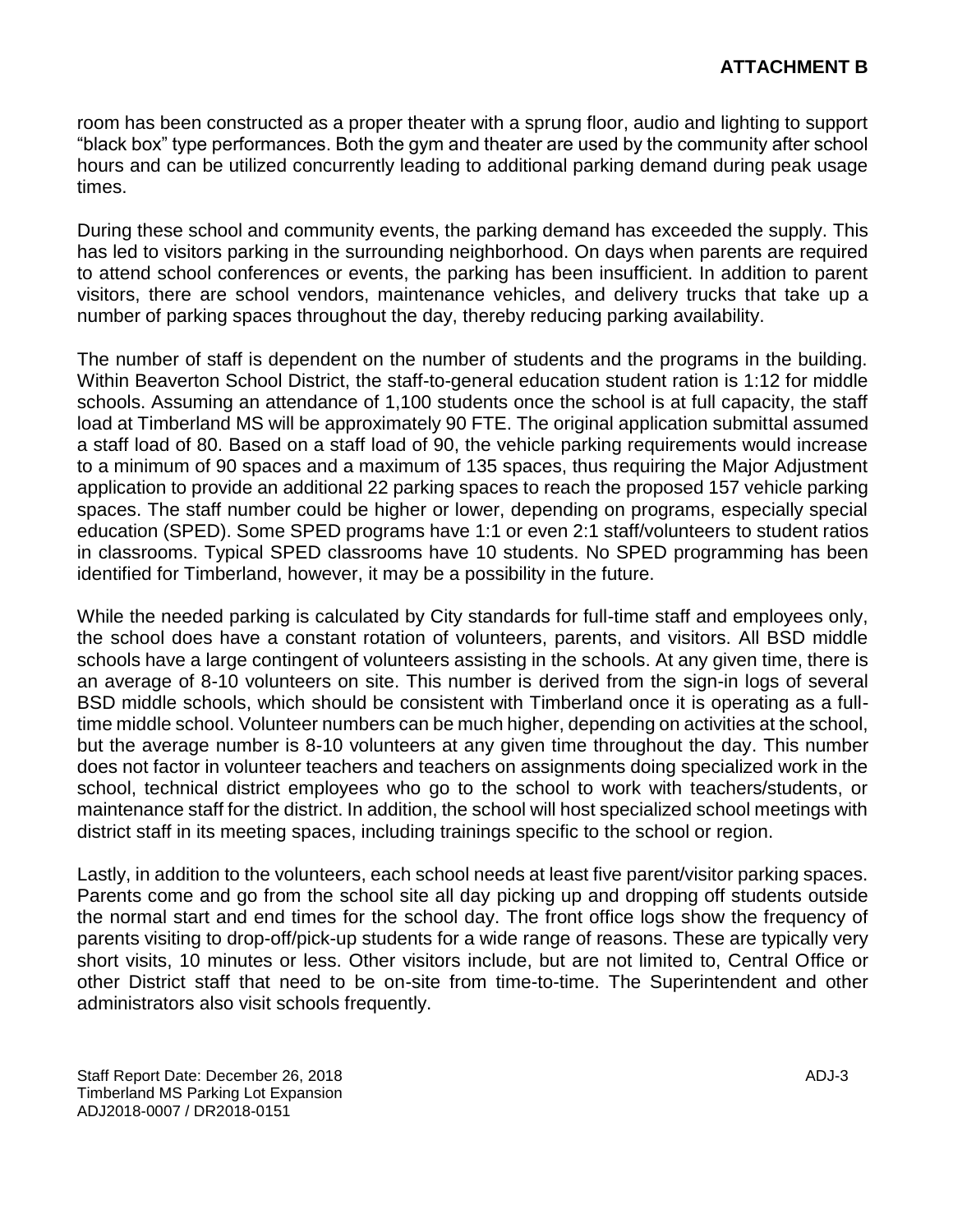In summarizing, the special conditions existing on the site making it difficult or impossible to meet the standards are as follows:

- The current parking (96 spaces) is roughly two-thirds (67%) of the average available parking at other middle schools;
- The school operates as a "swing school" accommodating three elementary schools, until the 2021-22 school year when it will operate as a middle school, with enrollment up to 1,100 students;
- On-street parking in the surrounding neighborhoods is limited and highly utilized by residents, visitors and commercial uses;
- Year-round community use of the school site for sports programs and theater and special all school events like back to school night and parent teacher conferences.
- Parent, visitors, vendors, maintenance vehicles, and delivery trucks take up a number of parking spaces throughout the day, thereby reducing staff parking availability.
- Anticipation of 90 FTE rather than 80 projected, as well as potential Special Education Programs.
- Volunteers, on average 8-10 at any given time;
- Specialized District meetings and trainings occurring on site.

Staff finds that there exists special conditions on the site making it difficult to meet the standards of the Development Code for maximum number of parking spaces.

### **Therefore, staff finds that the proposal meets the criterion for approval.**

#### *4. The special conditions or circumstances do not result from the actions of the applicant and such conditions and circumstances do not merely constitute financial hardship or inconvenience.*

The applicant notes the constraints cited in Criterion 3 above, especially the unavailability of onstreet parking, do not result from the actions of the applicant. That the school has operated as a "swing school" for current schools under construction or remodel and it is apparent that parking is constrained even at the elementary school level, and the District recognizes the need to provide parking more in-line with parking provided at other BSD middle schools. The applicant also references the memo provided by Kittleson & Associates (Exhibit 5 of the applicant materials) that the average number of parking spaces at BSD middle schools is 144 spaces (based on the average middle school enrollment of 800 students).The memo notes that the ratio of parking spaces to number of students at existing BSD middle schools is 0.18 spaces per student. With 1,100 students expected at Timberland in school year 2021-22, this ratio would suggest, at the high end, 198 parking spaces could be provided at Timberland. This application proposes to

Staff Report Date: December 26, 2018 ADJ-4 Timberland MS Parking Lot Expansion ADJ2018-0007 / DR2018-0151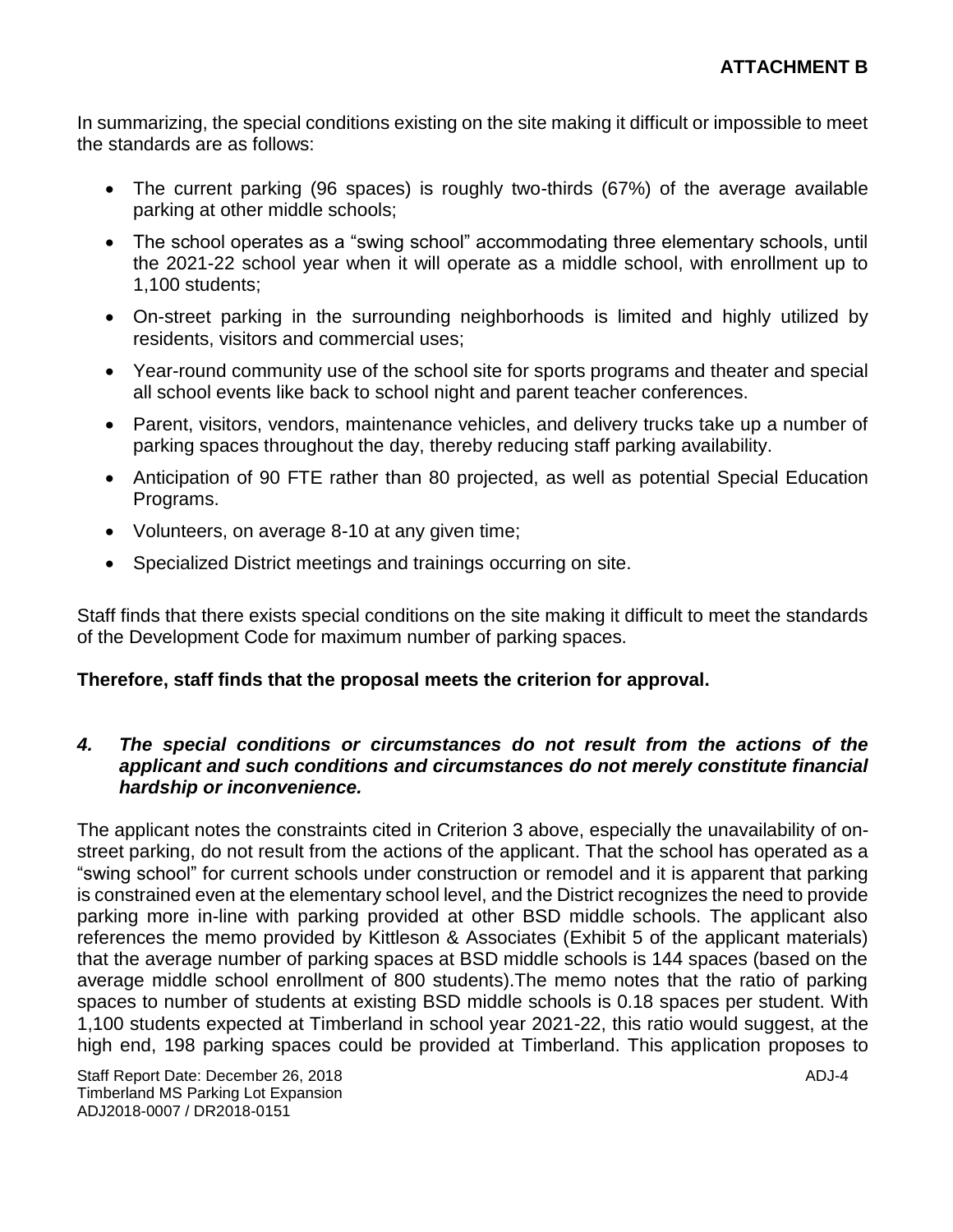provide 157 vehicle parking spaces on-site at Timberland Middle School.

Staff concur, that the Major Adjustment to maximum number of vehicle parking spaces will provide the additional parking necessary to alleviate the insufficient amount of parking spaces currently at the Timberland Middle School site. The request to increase the maximum number of vehicle parking spaces does not stem from financial hardship or inconvenience.

#### **Therefore, staff finds that the proposal meets the criterion for approval.**

#### *5. Granting the adjustment as part of the overall proposal will not obstruct pedestrian or vehicular movement.*

The applicant states that the adjustment to vehicle parking standards will not obstruct any existing pedestrian or vehicular movement, as the additional parking area will meet pedestrian and circulation standards listed in Section 60.05 and 60.30 of the Development Code. The additional parking area will be adjacent to the existing parking lot and share the same vehicle entrance and exit as the northern parking lot for the school along NW 118<sup>th</sup> Avenue. Pedestrian traffic will be directed from the parking area to existing pedestrian paths towards the school and existing sidewalks along NW 118<sup>th</sup> Avenue. By providing enough vehicle parking, vehicles will be able to find parking on the site, rather than searching the surrounding neighborhoods for on-street parking. Staff finds that granting the request will not obstruct pedestrian or vehicular movement to and through the site.

#### **Therefore, staff finds that the proposal meets the criterion for approval.**

#### *6. City-designated significant trees and/or historic resources, if present, will be preserved.*

There are no City-designated significant trees and/or historic resources on the subject site.

#### **Therefore, staff finds that this approval criterion is not applicable.**

#### *7. If more than one (1) adjustment is being requested concurrently, the cumulative effect of the adjustments will result in a project which is still consistent with the overall purpose of the applicable zoning district.*

The proposal includes one (1) request for adjustment.

#### **Therefore, staff finds that this approval criterion is not applicable.**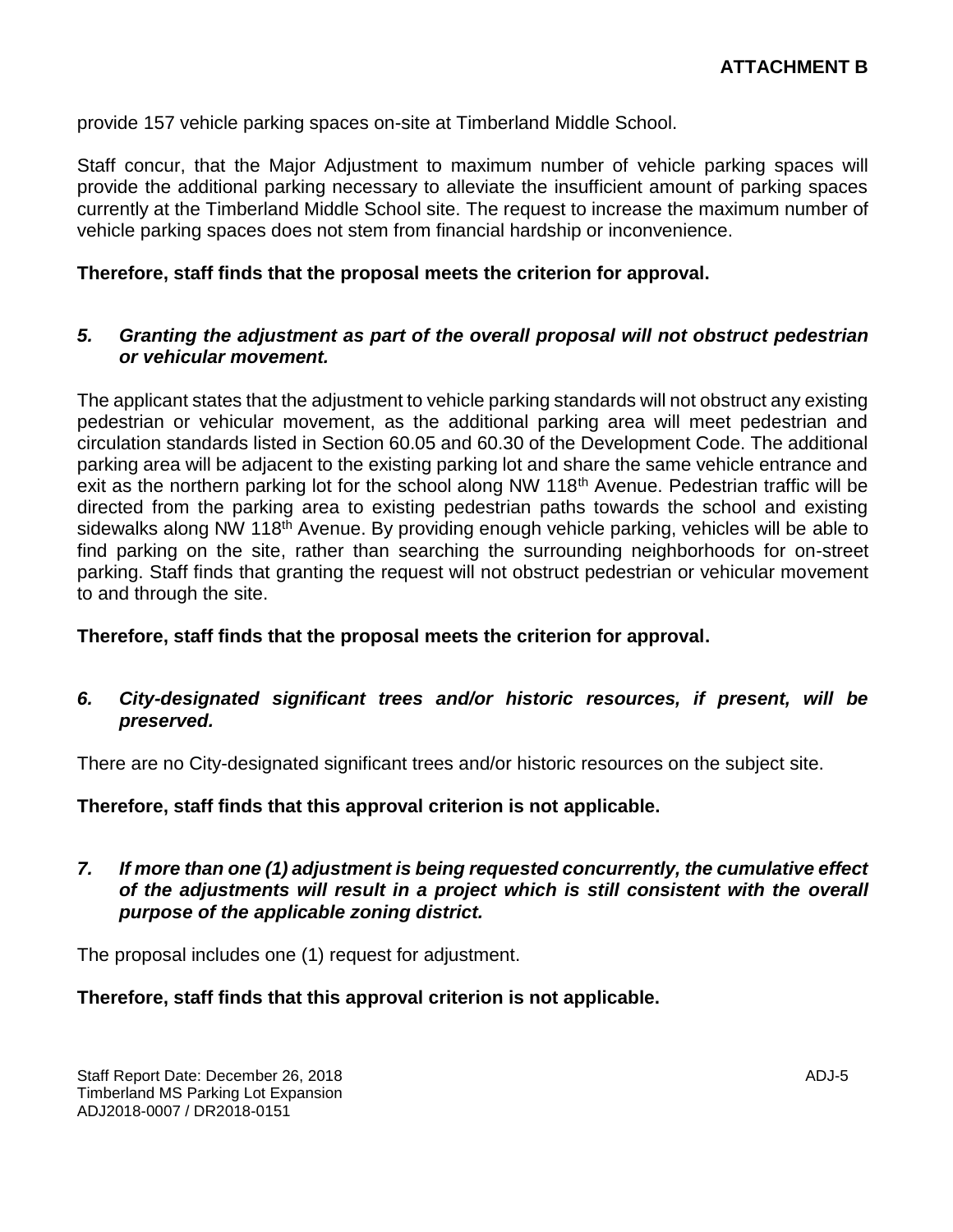#### *8. Any adjustment granted shall be the minimum necessary to permit a reasonable use of land, buildings, and structures.*

The applicant states that the proposed adjustment will match the amount of parking deemed necessary to meet the District's standard for Middle School vehicular parking spaces, based on the District's needs analysis (Exhibit 5 of applicant materials). Given the importance of providing adequate parking and the previously discussed constraints, staff find that the requested adjustment to the maximum number of parking spaces is necessary to permit a reasonable use of land, buildings, and structures.

#### **Therefore, staff finds that the proposal meets the criterion for approval.**

#### *9. Either it can be demonstrated that the modification equally or better meets the intent of the standard to be modified or the proposal incorporates building, structure, or site design features or some combination thereof that compensate for the requested adjustment.*

The intent of the maximum vehicle parking space limit is to promote reliance on public transit, which is available within a one-quarter mile walking distance and to ensure that too much parking is not provided on a site. While transit is available on SW Barnes Road and NW Cornell Road the bus headways of 26 minutes, on average, may not make it practical for large numbers of the teaching staff to commute via transit. The District recognizes, and encourages walking, biking, transit and carpooling at the school. Most students arrive via school buses. However, at the same time, the District recognizes that once the school becomes a fully operational middle school, the parking provided will need to more closely reflect parking provided at other BSD middle schools, thereby incorporating site design that will equally meet the standards' intent and compensate for the requested adjustment. When the middle school is in operation, the District will examine ways to provide alternative transportation options for students to the school via Safe Routes to School programming. However, the additional parking will help to reduce the impacts to the existing neighborhood by visitors and staff to the school utilizing the limited on-street parking network.

Staff finds that the proposal meets the intent of the maximum parking limits, as alternative modes of transportation are utilized and encouraged, as well as recognizing the need to implement Safe Routes to School programming in the future. As BSD has shown in the information provided the demand for additional parking, in excess of the maximum parking ratio exists on the site given the operations of the site and the additional community uses that utilize the site. The increase in maximum number of vehicular parking spaces allows the District to maximize on-site parking, and minimize impacts to nearby residential uses.

**Therefore, staff finds that the proposal meets the criterion for approval.**

Staff Report Date: December 26, 2018 **ADJ-6** ADJ-6 Timberland MS Parking Lot Expansion ADJ2018-0007 / DR2018-0151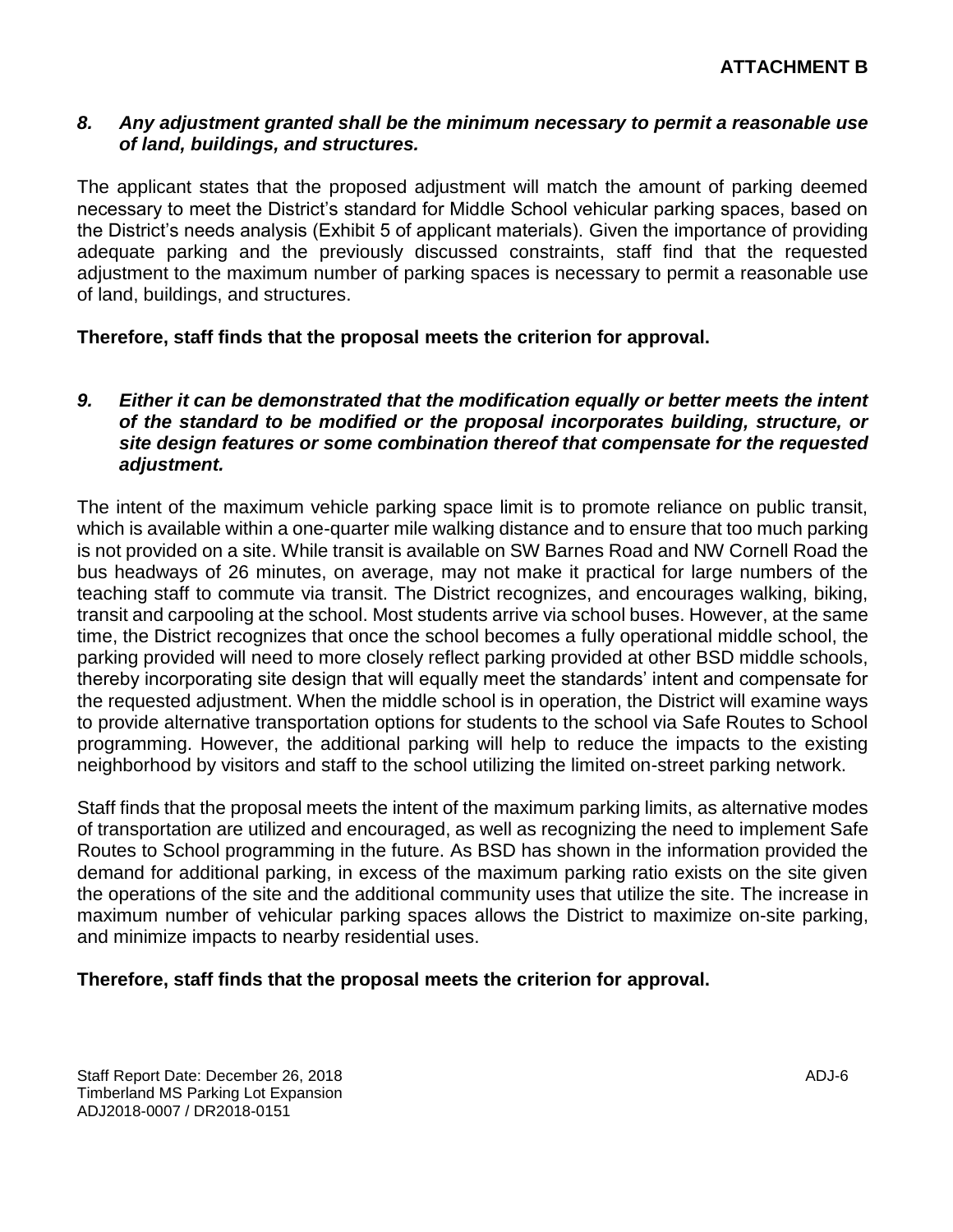#### *10. The proposal is consistent with all applicable provisions of Chapter 20 (Land Uses) unless the applicable provisions are modified by means of one or more application that have been approved or are considered concurrently with the subject proposal.*

Staff cites the findings in the Code Conformance Analysis chart in the Facilities Review section of this report for the TC-HDR zone as applicable to the above-mentioned criteria. As demonstrated on the chart, the proposal meets the site development standards, with the exception of maximum vehicular parking space limits. The applicant requests modification of the maximum vehicular parking space limits through the subject Major Adjustment application.

**Therefore, staff finds that the proposal meets the criterion for approval.**

#### 11. The proposal is consistent with all applicable provisions of Chapter 60 (Special *Requirements) and that all improvements, dedications, or both required by the applicable provisions of Chapter 60 (Special Requirements) are provided or can be provided in rough proportion to the identified impact(s) of the proposal.*

Staff finds that this Major Adjustment proposal, which is limited to maximum vehicular parking space limits, will have no impact on the development's ability to meet applicable Code requirements of Chapter 60. Compliance with Chapter 60 is also discussed in the Facilities Review (Attachment A), Design Review Two (Attachment C), sections of this report.

#### **Therefore, staff finds that the proposal meets the criterion for approval.**

*12. Adequate means are provided or can be provided to ensure continued periodic maintenance and necessary normal replacement of the following private common facilities and areas: drainage ditches, roads and other improved rights-of-way, structures, recreation facilities, landscaping, fill and excavation areas, screening and fencing, ground cover, garbage and recycling storage areas and other facilities, not subject to periodic maintenance by the City or other public agency.*

The applicant states that the Beaverton School District, as the property owner, will be responsible for overseeing maintenance of the site. The District will provide continued maintenance and necessary replacement of facilities. Staff find that the design of the new parking area will allow for adequate maintenance.

#### **Therefore, staff finds that the proposal meets the criterion for approval.**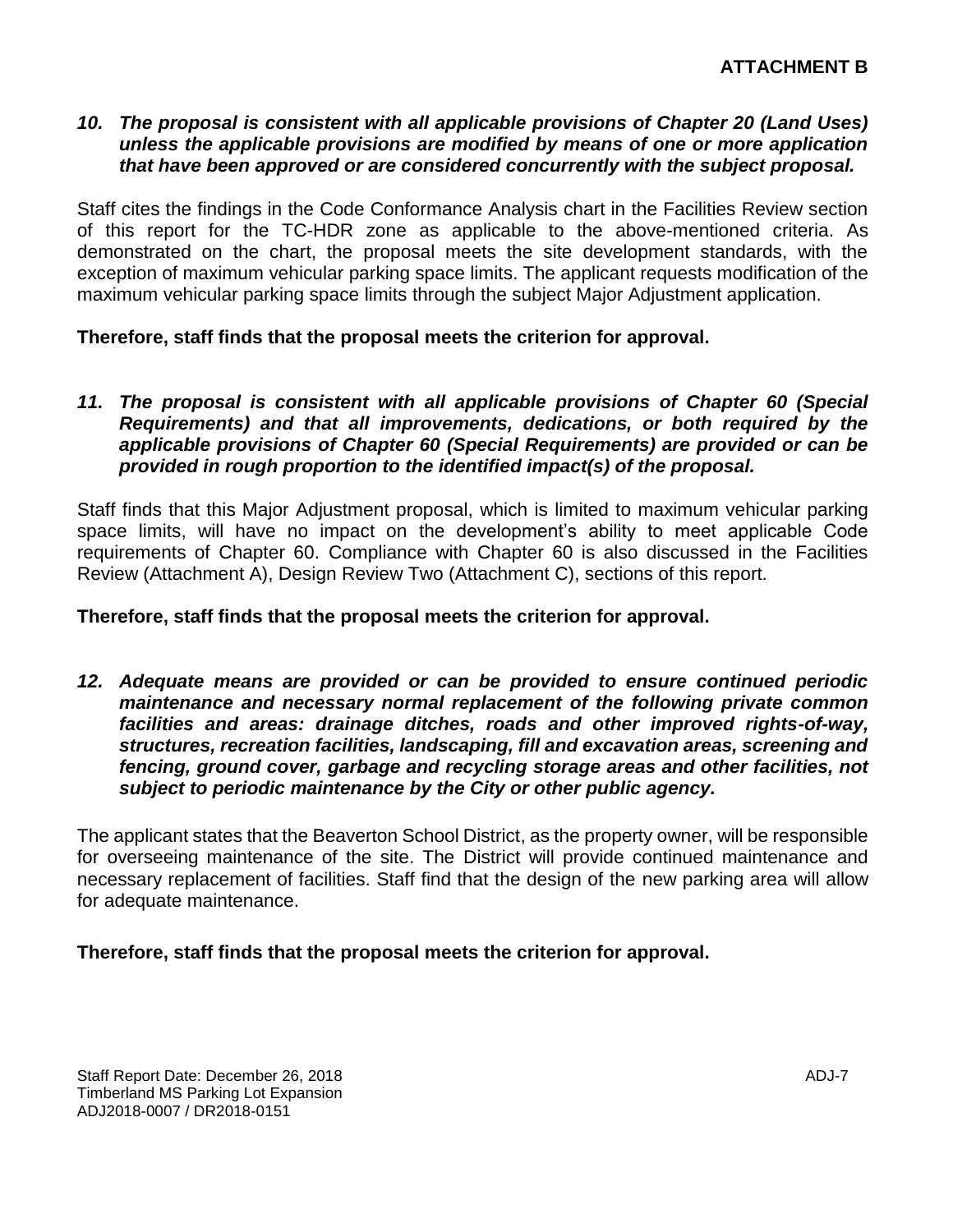#### 13. The proposal does not include any lot area averaging as specified in Section *20.05.50.1.B or include any lot dimension reductions as specified in Sections 20.05.50.2.A.2 and .4 or 20.05.50.2.B.2 and .4.*

The proposal does not include any lot area averaging.

#### **Therefore, staff finds that this approval criterion is not applicable.**

#### *14. Applications and documents related to the request, which will require further City approval, shall be submitted to the City in the proper sequence.*

The applicant has submitted this Major Adjustment application with associated Design Review Two application. Concurrent review of the applications satisfies this criterion. No other applications are required of the applicant at this stage of City review. Staff suggests a condition of approval that approval of the Major Adjustment application is dependent upon the Design Review Two approval.

**Therefore, staff find that by meeting the conditions of approval the proposal meets the criterion for approval.**

#### **RECOMMENDATION**

Based on the facts and findings presented, staff recommends **APPROVAL** of **ADJ2018-0007 (Timberland Middle School Parking Lot Expansion).**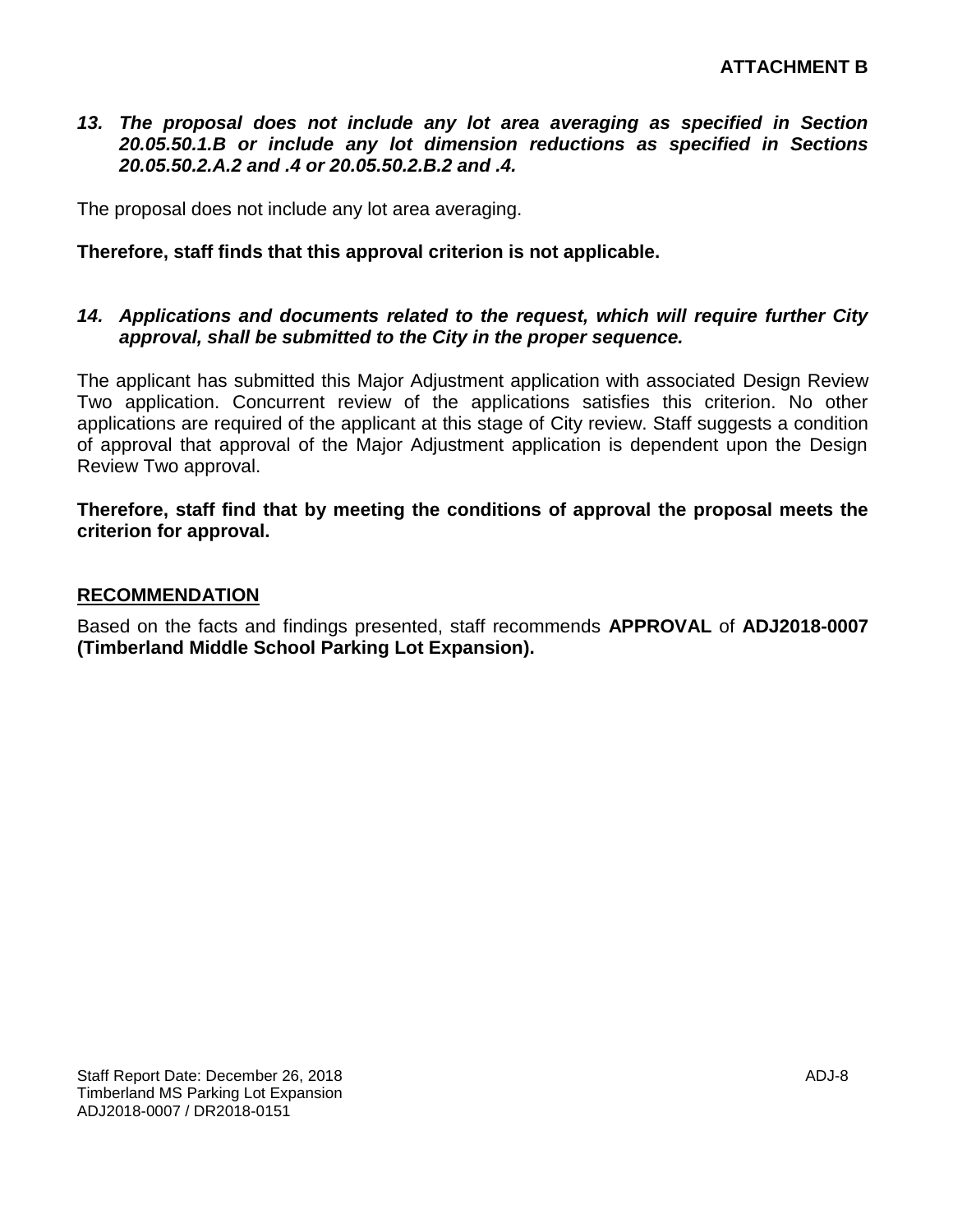#### **DR2018-0151 ANALYSIS AND FINDINGS FOR DESIGN REVIEW TWO APPROVAL**

#### **Section 40.20.05. Design Review Applications; Purpose**

*The purpose of Design Review is to promote Beaverton's commitment to the community's appearance, quality pedestrian environment, and aesthetic quality. It is intended that monotonous, drab, unsightly, dreary and inharmonious development will be discouraged. Design Review is also intended to conserve the City's natural amenities and visual character by insuring that proposals are properly related to their sites and to their surroundings by encouraging compatible and complementary development.*

#### *Section* **40.20.15.2.C** *Approval Criteria*

**C. Approval Criteria.** In order to approve a Design Review Two application, the decisionmaking authority shall make findings of fact based on evidence provided by the applicant demonstrating that all the following criteria are satisfied:

#### *1. The proposal satisfies the threshold requirements for a Design Review Two application.*

The applicant proposes to add additional parking to the site. The proposed development will change the on-site vehicular parking, maneuvering, and circulation to create additional vehicular parking, including removing an existing playing field to construct the parking lot. The proposal therefore meets Threshold 5 of a Design Review Two application.

*7. Any new or change to existing on-site vehicular parking, maneuvering, and circulation area which adds paving or parking spaces.*

**Therefore, staff finds that the proposal meets the criterion for approval.**

#### *2. All City application fees related to the application under consideration by the decision making authority have been submitted.*

The applicant paid the required fees for the Design Review Two application.

**Therefore, staff finds that the proposal meets the criterion for approval.**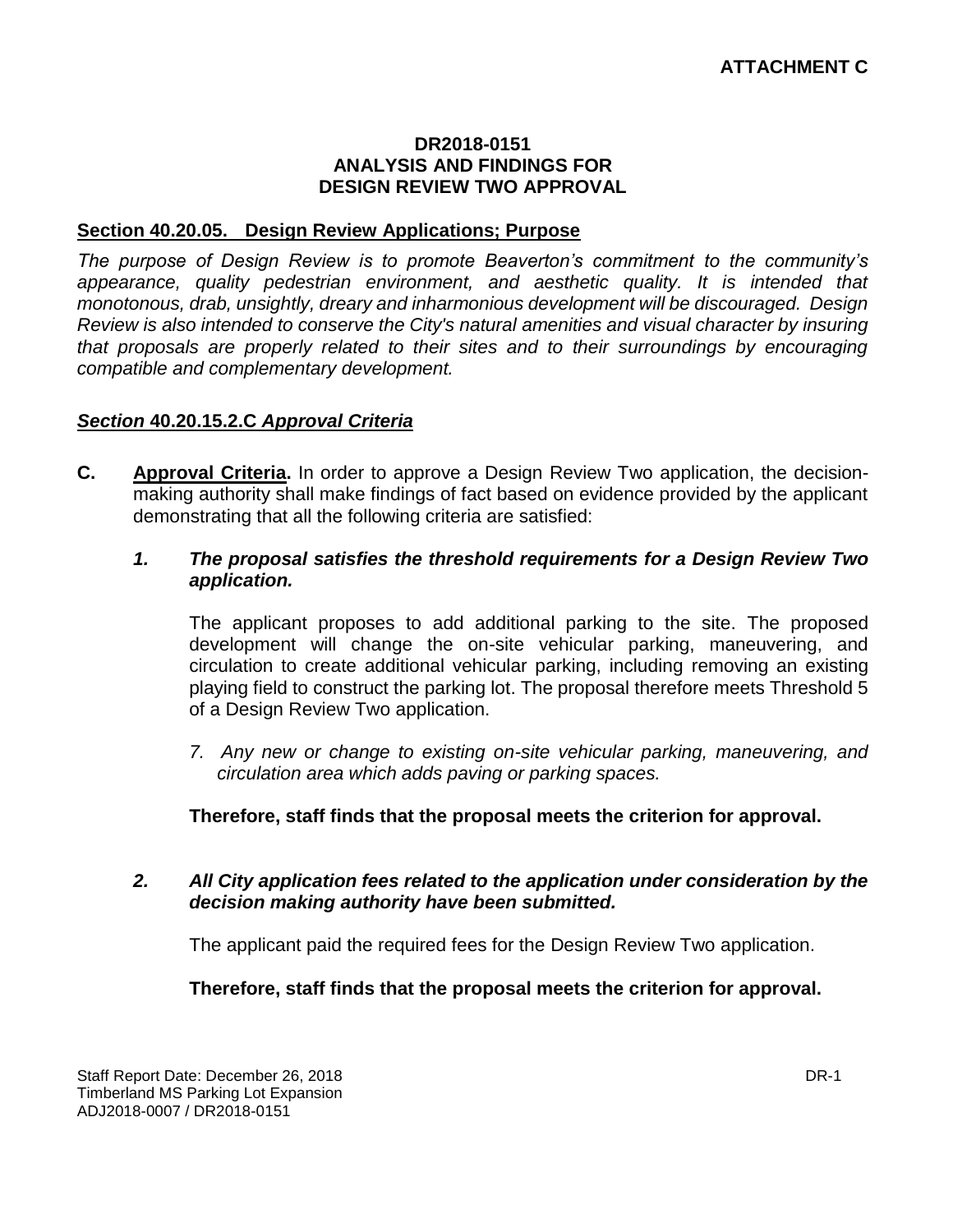#### *3. The proposal contains all applicable application submittal requirements as specified in Section 50.25.1 of the Development Code.*

This proposal is consistent with all applicable application requirements, as submitted.

**Therefore, staff finds the criterion not applicable.**

#### *4. The proposal is consistent with all applicable provisions of Sections 60.05.15 through 60.05.30 (Design Standards).*

Staff cites the findings found in the Code Conformance Analysis chart further in this report, which evaluates the project as it relates to applicable code requirements of Sections 60.05 through 60.65. As demonstrated on the chart, the proposal complies, or through conditions of approval, can be made to comply with applicable Design Standards.

Staff finds that this Design Review Two proposal, which is limited to the additional parking lot area, pedestrian connection and minor landscaping modifications will have no impact on the development's ability to meet applicable Code requirements of Chapter 60.

**Therefore, staff finds the criterion not applicable.**

- *5. For additions to or modifications to existing development, the proposal is consistent with all applicable provisions of Sections 60.05.15 through 60.05.30 (Design Standards) or can demonstrate that the additions or modifications are moving towards compliance of specific Design Standards if any of the following conditions exist:*
	- **a. A physical obstacle such as topography or natural feature exists and prevents the full implementation of the applicable standard; or**
	- **b. The location of existing structural improvements prevent the full implementation of the applicable standard; or**
	- **c. The location of the existing structure to be modified is more than 300 feet from a public street**.

*If the above listed conditions are found to exist and it is not feasible to locate a proposed addition in such a way that the addition abuts a street, then all applicable design standards except the following must be met:*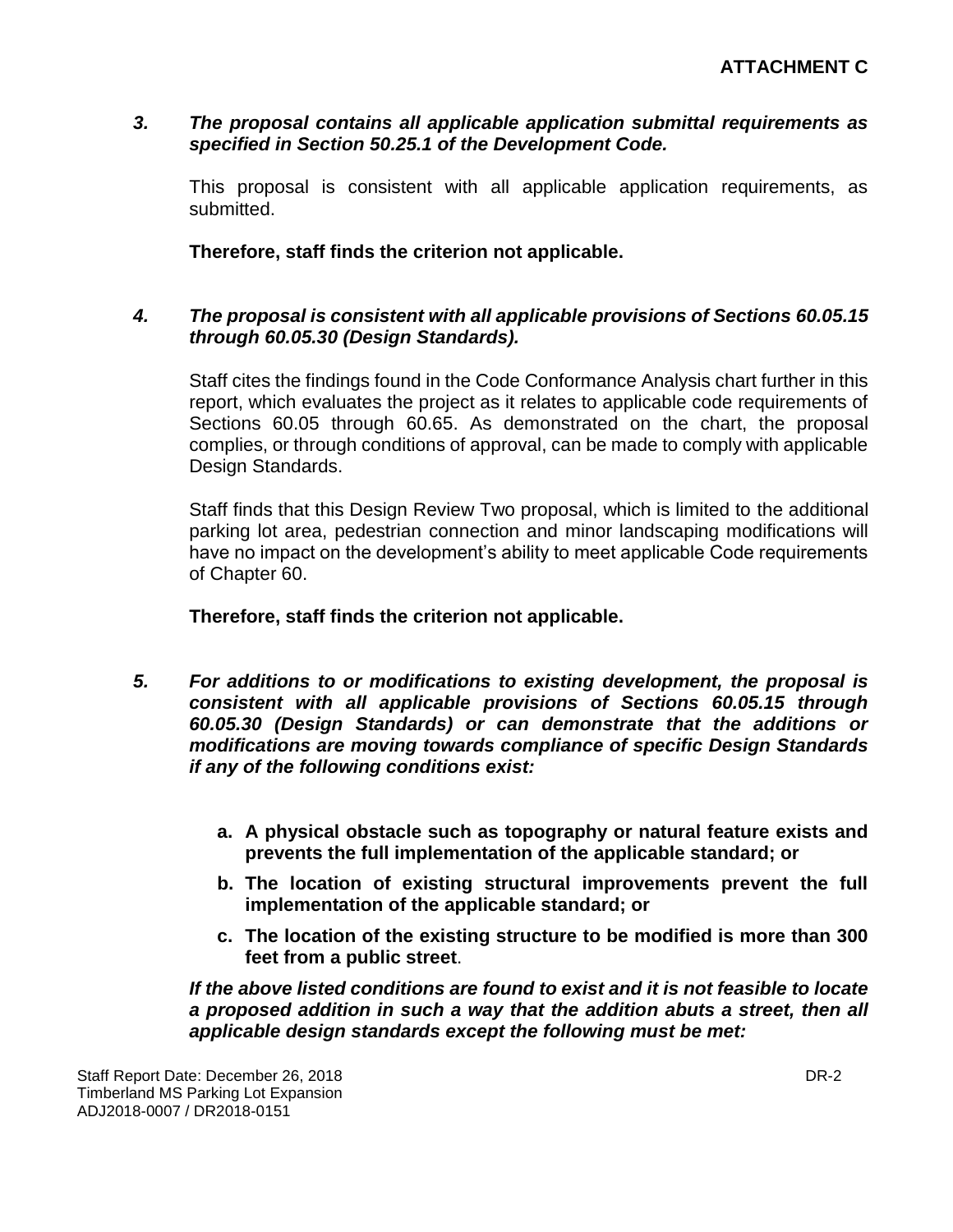- **d. If in a Multiple Use District, building location entrances and orientation along streets, and parking lot limitations along streets.**
- **e. If in a Multiple Use or Commercial District, ground floor elevation window requirements.**

The application for the proposed vehicular parking lot addition to the site meet all applicable Design Standards as outlined in the code conformance analysis below.

**Therefore, staff finds that the proposal meets the criterion for approval.**

#### **6.** *Applications and documents related to the request, which will require further City approval, shall be submitted to the City in the proper sequence.*

The applicant has submitted this Design Review Two application with an associated Major Adjustment application for this project. Concurrent review of the applications satisfies this criterion. The Design Review Two application is dependent upon the increase in maximum vehicular parking spaces exceeding the limits of the parking standards requested in ADJ2018-0008, as such staff has provided a condition of approval that the Design Review Two is dependent upon approval of the Major Adjustment application. No other applications are required of the applicant at this stage of City review.

**Therefore, staff finds that by meeting the conditions of approval the proposal meets the criterion for approval.**

### **Recommendation**

Based on the facts and findings presented, staff recommends **APPROVAL** of **DR2018-0151 (Timberland Middle School Parking Lot Expansion),** subject to the proposed conditions of approval in Attachment E.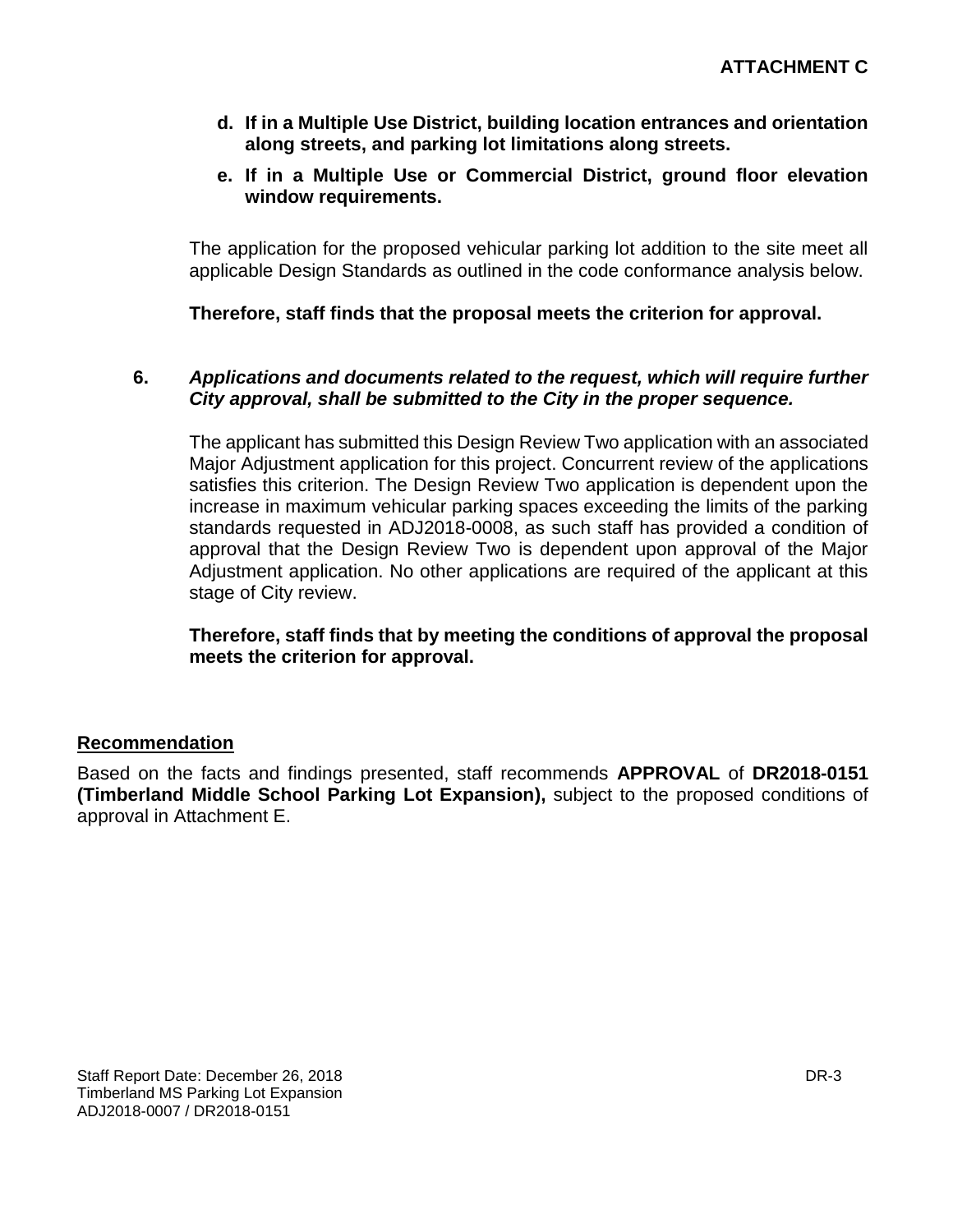# **Design Review Standards Analysis Section 60.05.15 Building Design and Orientation**

| <b>DESIGN STANDARD</b>                               | <b>PROJECT PROPOSAL</b>                                                                        | <b>MEETS</b><br><b>STANDARD</b> |
|------------------------------------------------------|------------------------------------------------------------------------------------------------|---------------------------------|
|                                                      | <b>Building Articulation and Variety</b>                                                       |                                 |
| 60.05.15.1.A-D                                       | The proposed project does not include                                                          |                                 |
| <b>Building Articulation and</b>                     | modifications to the existing building;                                                        | N/A                             |
| Variety                                              | therefore, the standards do not apply.                                                         |                                 |
|                                                      | <b>Roof Forms</b>                                                                              |                                 |
| 60.05.15.2.A-E                                       | The proposed project does not include                                                          | N/A                             |
| Roof Form                                            | modifications to the existing building;                                                        |                                 |
|                                                      | therefore, the standards do not apply.                                                         |                                 |
|                                                      | <b>Primary Building Entrances</b>                                                              |                                 |
| 60.05.15.3                                           | The proposed project does not include a                                                        |                                 |
| Weather protection for                               | building; therefore, the standards do not                                                      | N/A                             |
| primary entrance                                     | apply.                                                                                         |                                 |
|                                                      | <b>Exterior Building Materials</b>                                                             |                                 |
| 60.05.15.4.A                                         | The proposed project does not include a                                                        |                                 |
| Residential double wall                              | building; therefore, the standards do not                                                      | N/A                             |
| construction                                         | apply.                                                                                         |                                 |
| <b>Roof-Mounted Equipment</b>                        |                                                                                                |                                 |
| 60.05.15.5.A through C<br><b>Equipment screening</b> | The proposed project does not include a<br>building; therefore, the standards do not<br>apply. | N/A                             |

# **Section 60.05.20 Circulation and Parking Design**

| <b>DESIGN STANDARD</b>                                                                | <b>PROJECT</b><br><b>PROPOSAL</b>                                                                                                                                                                                                                                                                                                         | <b>MEETS</b><br><b>STANDARD</b> |
|---------------------------------------------------------------------------------------|-------------------------------------------------------------------------------------------------------------------------------------------------------------------------------------------------------------------------------------------------------------------------------------------------------------------------------------------|---------------------------------|
|                                                                                       | <b>Connections to the public street system</b>                                                                                                                                                                                                                                                                                            |                                 |
| 60.05.20.1<br>Connect on-site<br>circulation to existing and<br>planned street system | The additional parking area will connect<br>with existing pedestrian and motor vehicle<br>connections to NW 118 <sup>th</sup> Avenue and the<br>school building, as well as to existing<br>sidewalks adjacent to the new parking area.<br>Vehicular access will be available via the<br>existing parking area to the new parking<br>area. | <b>YES</b>                      |
|                                                                                       | Loading Areas, solid waste facilities and similar improvements                                                                                                                                                                                                                                                                            |                                 |
| 60.05.20.2.A-E<br>Screening of loading and<br>waste facilities.                       | The proposed project does not include<br>loading areas, solid waste facilities or other<br>similar improvements.                                                                                                                                                                                                                          | N/A                             |
| <b>Pedestrian Circulation</b>                                                         |                                                                                                                                                                                                                                                                                                                                           |                                 |
| 60.05.20.3.A<br>Link to adjacent facilities                                           | Pedestrian circulation to the north of the<br>proposed parking area will be retained,<br>Pedestrian access internal and central to                                                                                                                                                                                                        | <b>YES</b>                      |

Staff Report Date: December 26, 2018 **DR-4** Timberland MS Parking Lot Expansion ADJ2018-0007 / DR2018-0151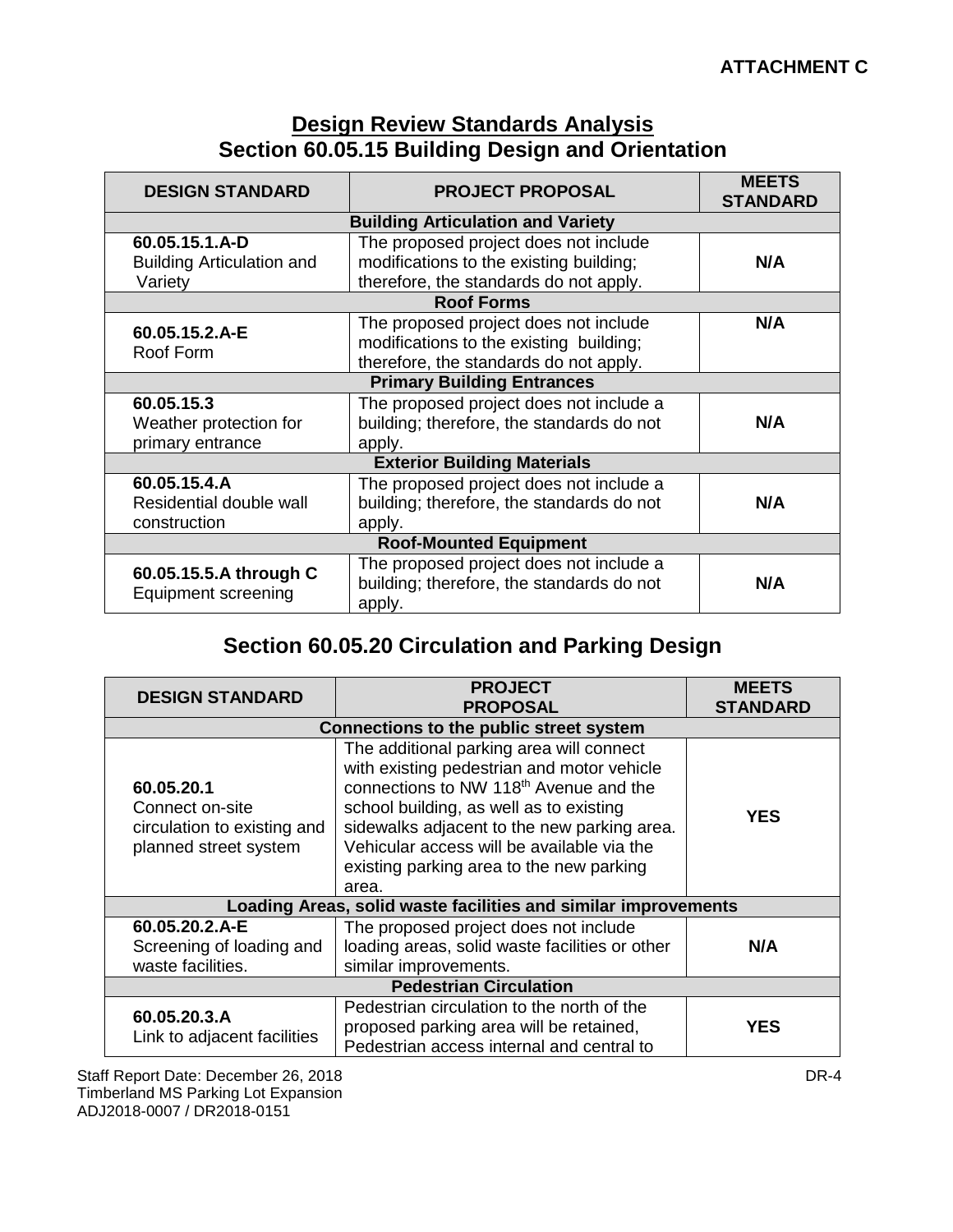## **ATTACHMENT C**

| <b>DESIGN STANDARD</b>                                                            | <b>PROJECT</b><br><b>PROPOSAL</b>                                                                                                                                                                                                                                                                                                                           | <b>MEETS</b><br><b>STANDARD</b> |
|-----------------------------------------------------------------------------------|-------------------------------------------------------------------------------------------------------------------------------------------------------------------------------------------------------------------------------------------------------------------------------------------------------------------------------------------------------------|---------------------------------|
|                                                                                   | the new parking area will provide access to<br>the west and southern sidewalks via an<br>internal 5-foot wide pathway. A concrete<br>crossing has been provided from this<br>internal walkway, thus adjoining the existing<br>sidewalk. (Sheet C200 of Site Plan)                                                                                           |                                 |
| 60.05.20.3.B<br>Direct walkway connection                                         | No changes are proposed between primary<br>building entrances and pedestrian<br>destinations and walkways. The new<br>parking area will have walkways connecting<br>to existing sidewalks which connect to the<br>school and to NW 118 <sup>th</sup> Ave.                                                                                                   | <b>YES</b>                      |
| 60.05.20.3.C<br>Walkways every 300 feet                                           | No additions or site improvements are<br>proposed to necessitate new walkways<br>between the school street frontage and the<br>street.                                                                                                                                                                                                                      | N/A                             |
| 60.05.20.3.D<br>Physical separation                                               | The pedestrian walkways from the new<br>parking lot will be separated by a raised<br>curb, as well as with landscaping and a<br>stormwater facility on the western side of<br>the new parking area.                                                                                                                                                         | <b>YES</b>                      |
| 60.05.20.3.E<br>Distinct paving                                                   | All pedestrian crossings will have a<br>continuous walkway. Materials for the<br>crossings will be concrete, while primary<br>on-site paving materials for the driveways<br>will be light asphalt.                                                                                                                                                          | <b>YES</b>                      |
| 60.05.20.3.F<br>5' minimum width                                                  | The proposed pedestrian walkways are a<br>minimum of 5 feet in width, meet ADA<br>standards, and include concrete paving<br>materials.                                                                                                                                                                                                                      | <b>YES</b><br>w/COA             |
|                                                                                   | <b>Street Frontages and Parking Areas</b>                                                                                                                                                                                                                                                                                                                   |                                 |
| 60.05.20.4.A.1<br>Screen from public view                                         | The new parking area will abut a small area<br>along NW 118 <sup>th</sup> Avenue but be separated<br>by more than 20 feet of landscaping,<br>including the existing tree and five (5) new<br>trees in the northwest corner of new parking<br>area. These additional trees have been<br>added in response to community concerns<br>for additional screening. | <b>YES</b>                      |
| 60.05.20.4.A.2<br>Screen from public view<br>Staff Report Date: December 26, 2018 | In response to community concerns<br>regarding screening from vehicular<br>headlights in the existing parking area, the<br>applicant proposes a new 30-36 inch tall<br>wall to run parallel to NW 118 <sup>th</sup> Avenue<br>between the existing parking area and the<br>sidewalk.                                                                        | <b>YES</b><br>DR-5              |

Timberland MS Parking Lot Expansion ADJ2018-0007 / DR2018-0151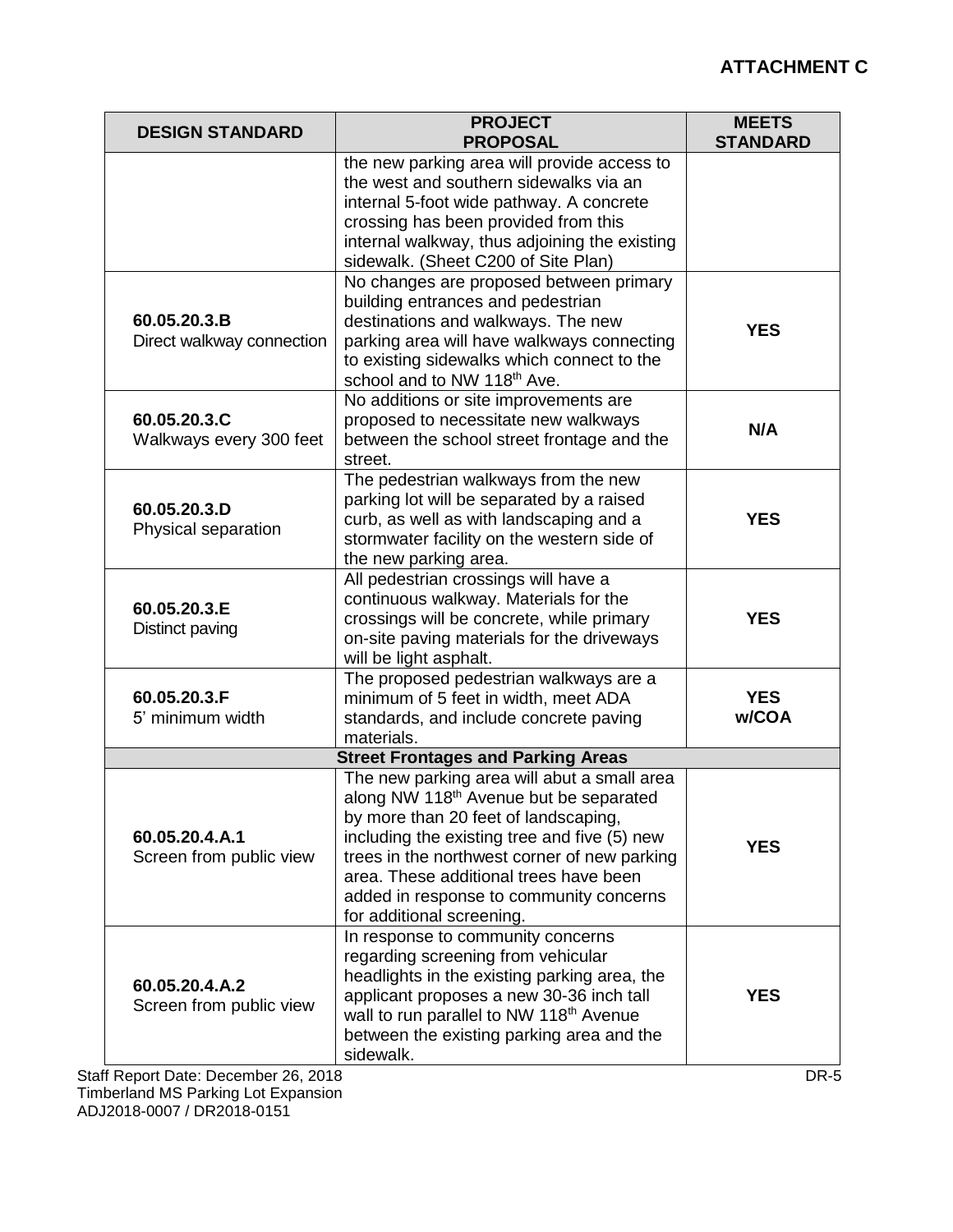## **ATTACHMENT C**

| <b>DESIGN STANDARD</b>                                                                                             | <b>PROJECT</b><br><b>PROPOSAL</b>                                                                                                                                                                                                                                                                                                                                               | <b>MEETS</b><br><b>STANDARD</b> |
|--------------------------------------------------------------------------------------------------------------------|---------------------------------------------------------------------------------------------------------------------------------------------------------------------------------------------------------------------------------------------------------------------------------------------------------------------------------------------------------------------------------|---------------------------------|
|                                                                                                                    | <b>Parking and Landscaping</b>                                                                                                                                                                                                                                                                                                                                                  |                                 |
| 60.05.20.5.A.-D<br>Parking area landscaping                                                                        | Sheet C200 of applicant materials show<br>landscaping planters with one (1) tree every<br>ten (10) contiguous parking spaces.                                                                                                                                                                                                                                                   | <b>YES</b>                      |
| 60.05.20.6.A<br>Off-street parking<br>frontages                                                                    | The applicant indicates the parking area is<br>to the side of the school building which<br>fronts NW 118 <sup>th</sup> Avenue, a Major<br>Pedestrian Route. With the additional<br>parking, approximately 40% of street<br>frontage will be parking, meeting the<br>maximum of 50%.                                                                                             | <b>YES</b>                      |
| 60.05.20.7.A-B<br>Sidewalks along streets<br>and primary building<br>elevations.                                   | Sidewalks will continue to run along NW<br>118 <sup>th</sup> Avenue and the school building and<br>provide an unobstructed path at least five<br>(5) feet in width. No changes to internal<br>walkways along building elevations is<br>proposed.                                                                                                                                | <b>YES</b>                      |
| 60.05.20.8.A<br>Connect on-site<br>buildings, parking, and<br>other improvements with<br>streets and drive aisles. | The proposed parking area will be linked to<br>the public street by the two existing parking<br>lot drive aisles, which connect the northern<br>parking area to NW 118 <sup>th</sup> Avenue. Drive<br>aisles will be 24 feet wide, connecting the<br>sidewalk on either side. The aisles are less<br>than 100 feet long, therefore not designed<br>to private street standards. | <b>YES</b>                      |
| 60.05.20.9<br>Ground floor uses in<br>parking structures                                                           | The proposed project does not involve a<br>parking structure.                                                                                                                                                                                                                                                                                                                   | N/A                             |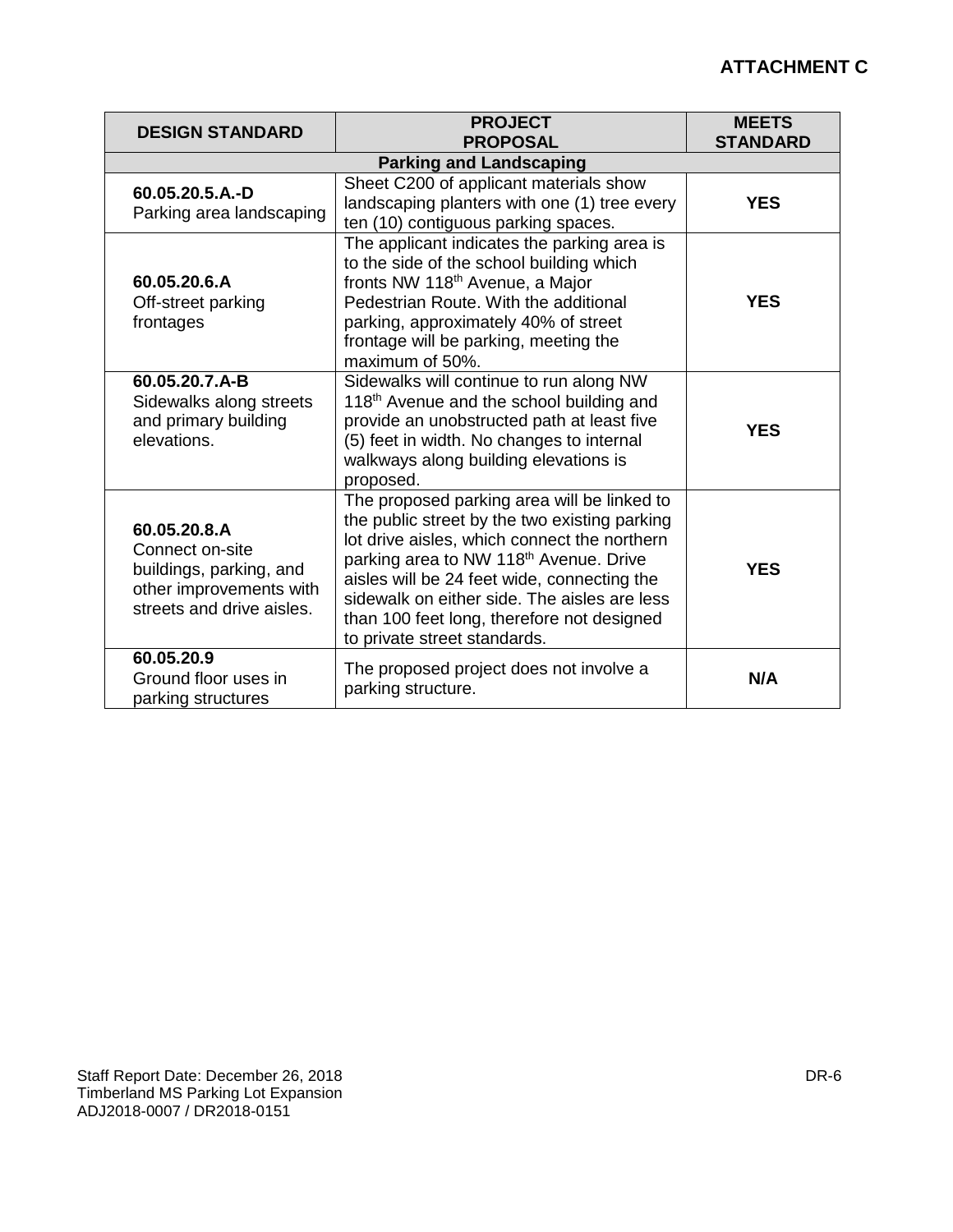# **Section 60.05.25 Landscape, Open Space, and Natural Areas Design Standards**

| <b>DESIGN STANDARD</b>                                         | <b>PROJECT</b><br><b>PROPOSAL</b>                                                                                                                                                                                                                                                                                                                                                                                                                                                                                                                                                                                                                                                                                                                                                            | <b>MEETS</b><br><b>STANDARD</b> |  |
|----------------------------------------------------------------|----------------------------------------------------------------------------------------------------------------------------------------------------------------------------------------------------------------------------------------------------------------------------------------------------------------------------------------------------------------------------------------------------------------------------------------------------------------------------------------------------------------------------------------------------------------------------------------------------------------------------------------------------------------------------------------------------------------------------------------------------------------------------------------------|---------------------------------|--|
| <b>Minimum Landscaping</b>                                     |                                                                                                                                                                                                                                                                                                                                                                                                                                                                                                                                                                                                                                                                                                                                                                                              |                                 |  |
| 60.05.25.1-4<br><b>Residential Open Space</b>                  | The proposal is does not involve residential<br>development or open spaces.                                                                                                                                                                                                                                                                                                                                                                                                                                                                                                                                                                                                                                                                                                                  | N/A                             |  |
| 60.05.25.5.A-D<br>Non-residential and<br>Mixed-Use Development | Total lot size is 16.28 acres requiring 10<br>percent landscaping. Proposal will remove<br>23,000 square feet of open space, leaving<br>approximately 303,210 square feet of<br>landscaping for the entire site. New<br>landscaping ratio will be 42.7% landscaped,<br>exceeding the minimum of 10%.                                                                                                                                                                                                                                                                                                                                                                                                                                                                                         | <b>YES</b>                      |  |
| 60.05.25.6.A<br><b>Common Greens</b>                           | The proposal does not include changes to<br>any common greens on the site.                                                                                                                                                                                                                                                                                                                                                                                                                                                                                                                                                                                                                                                                                                                   | N/A                             |  |
| 60.05.25.7.A-B<br><b>Shared Courts</b>                         | The proposal does not include shared<br>courts.                                                                                                                                                                                                                                                                                                                                                                                                                                                                                                                                                                                                                                                                                                                                              | N/A                             |  |
|                                                                | <b>Retaining Walls</b>                                                                                                                                                                                                                                                                                                                                                                                                                                                                                                                                                                                                                                                                                                                                                                       |                                 |  |
| 60.05.25.8<br><b>Retaining Walls</b>                           | No retaining walls are proposed on the site.                                                                                                                                                                                                                                                                                                                                                                                                                                                                                                                                                                                                                                                                                                                                                 | N/A                             |  |
|                                                                | <b>Fences and Walls</b>                                                                                                                                                                                                                                                                                                                                                                                                                                                                                                                                                                                                                                                                                                                                                                      |                                 |  |
| 60.05.25.9.A-B<br><b>Fences and Walls</b>                      | New fencing (galvanized chain link) will be<br>limited to the perimeter of the new parking<br>lot area and the landscaped area on the<br>northeast side. In order to screen vehicle<br>headlights, the applicant proposes a black<br>vinyl fence with slats along the northern and<br>western inner perimeter. Fence height on<br>northern side will be 3 feet, and 4-feet on<br>the western side. The east side fence, 6-<br>feet in height, will not use vinyl slats, as the<br>District requires visibility into open areas for<br>school security purposes. There is an<br>existing fence along the southern side of<br>the new parking area, as well as an existing<br>wooden fence at the northern property line<br>between the residential uses and the<br>proposed new parking area. | <b>YES</b>                      |  |
| 60.05.25.9.C-D<br><b>Masonry Walls</b>                         | No masonry walls are proposed. No<br>manufacturing on this site, not in an<br>industrial district.                                                                                                                                                                                                                                                                                                                                                                                                                                                                                                                                                                                                                                                                                           | N/A                             |  |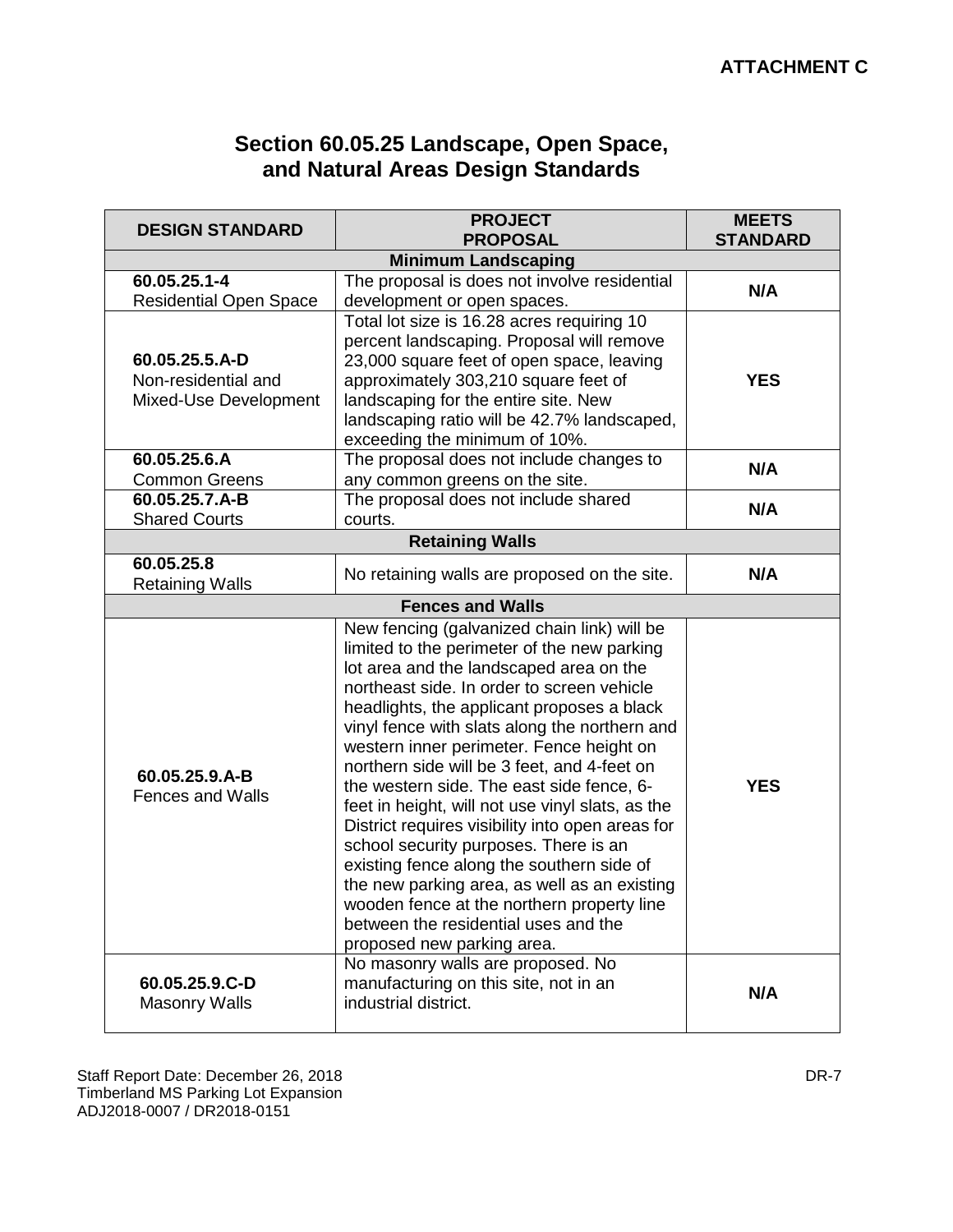| <b>DESIGN STANDARD</b>                                                                                    | <b>PROJECT</b><br><b>PROPOSAL</b>                                                                                                                                                                                                                                                                                                                                                                                                             | <b>MEETS</b><br><b>STANDARD</b> |
|-----------------------------------------------------------------------------------------------------------|-----------------------------------------------------------------------------------------------------------------------------------------------------------------------------------------------------------------------------------------------------------------------------------------------------------------------------------------------------------------------------------------------------------------------------------------------|---------------------------------|
| 60.05.25.9.E                                                                                              | The applicant proposes a six (6) foot high<br>security fence along the perimeter of the<br>new parking area in order to guide<br>pedestrians towards the pedestrian<br>walkways. The fencing will not be placed in<br>the front setback area, and will connect to<br>the existing 6-foot tall security fence that<br>runs along the southern and western sides<br>of the proposed parking area, except for the<br>proposed driveway entrance. | <b>YES</b>                      |
| Minimize Significant Changes to Existing On-Site Surface Contours<br><b>At Residential Property Lines</b> |                                                                                                                                                                                                                                                                                                                                                                                                                                               |                                 |
| 60.05.25.10<br>Minimize grade changes                                                                     | The proposed site work will not be within 25<br>feet of residentially zoned properties.                                                                                                                                                                                                                                                                                                                                                       | N/A                             |
| Integrate water quality, quantity, or both facilities                                                     |                                                                                                                                                                                                                                                                                                                                                                                                                                               |                                 |
| 60.05.25.11<br>Location of facilities                                                                     | The applicant proposes integrating<br>stormwater detention and treatment<br>facilities on the western side of the new<br>parking area and will not be located<br>adjacent to a street or front of the school<br>building.                                                                                                                                                                                                                     | <b>YES</b>                      |
| <b>Natural Areas</b>                                                                                      |                                                                                                                                                                                                                                                                                                                                                                                                                                               |                                 |
| 60.05.25.12<br>Encroachment into buffer<br>areas.                                                         | No natural resources exist on the site.                                                                                                                                                                                                                                                                                                                                                                                                       | N/A                             |
| <b>Landscape Buffering Requirements</b>                                                                   |                                                                                                                                                                                                                                                                                                                                                                                                                                               |                                 |
| 60.05.25.13.A-G<br>Landscape buffering<br>between contrasting<br>zoning districts                         | Adjacent properties are zoned Town<br>Center-High Density Residential, and<br>Washington County residential zoning to<br>the east. Minimum landscape buffer<br>requirements do not apply to other<br>properties zoned TC-HDR. The buffer to the<br>east was required and established with the<br>initial construction of the school and is not<br>proposed to be modified with this<br>application.                                           | N/A                             |
| 60.05.25.14.A-C<br><b>Community Gardens</b>                                                               | No community gardens are proposed with<br>is project.                                                                                                                                                                                                                                                                                                                                                                                         | N/A                             |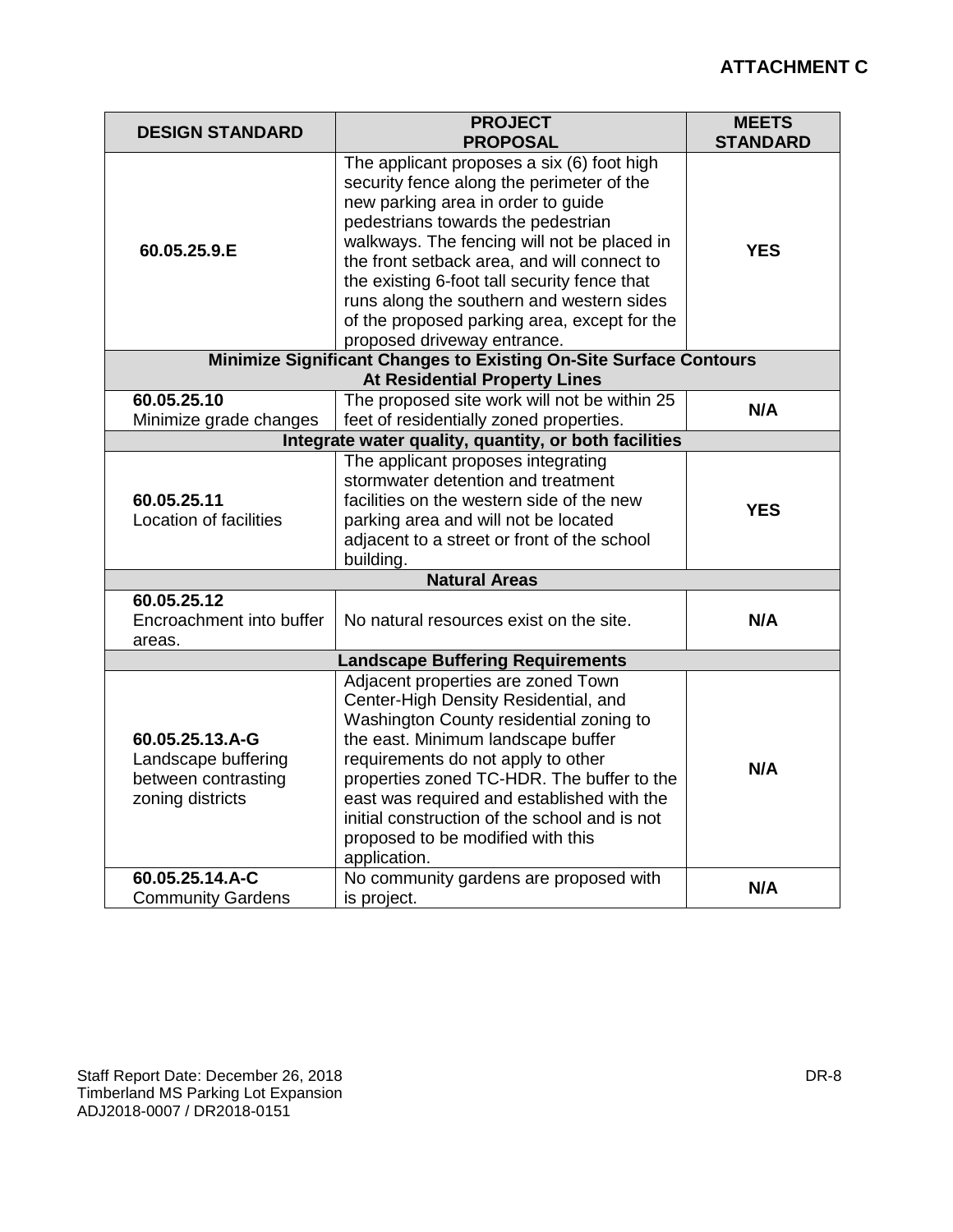| <b>DESIGN STANDARD</b>                                                                        | <b>PROJECT</b><br><b>PROPOSAL</b>                                                                                                                                                                                                                                                                                                                                                                                                      | <b>MEETS</b><br><b>STANDARD</b> |  |
|-----------------------------------------------------------------------------------------------|----------------------------------------------------------------------------------------------------------------------------------------------------------------------------------------------------------------------------------------------------------------------------------------------------------------------------------------------------------------------------------------------------------------------------------------|---------------------------------|--|
| Adequate on-site lighting and minimize glare on adjoining properties                          |                                                                                                                                                                                                                                                                                                                                                                                                                                        |                                 |  |
| 60.05.30.1.A-D<br>Lighting complies with<br>the City's Technical<br><b>Lighting Standards</b> | The applicant has provided a lighting plan<br>(Plan Sheet E100-PH) with photometric<br>details, including cut sheets for the<br>proposed vehicular parking lot which show<br>compliance with the Technical Lighting<br>Standards.                                                                                                                                                                                                      | <b>YES</b>                      |  |
| Pedestrian-scale on-site lighting                                                             |                                                                                                                                                                                                                                                                                                                                                                                                                                        |                                 |  |
| 60.05.30.2.A-B<br>Pedestrian Lighting                                                         | Lighting Plans (Sheet L100 and L101) and<br>Lighting Cut Sheets (Exhibit 6 of applicant<br>materials), shows pedestrian circulation<br>areas will be illuminated with pole-mounted<br>luminaires not exceeding 15 feet in height.<br>Parking and vehicular circulation areas will<br>be illuminated with pole-mounted luminaires<br>30 feet in height. All lighting will be in<br>compliance with the Technical Lighting<br>Standards. | <b>YES</b>                      |  |
| 60.05.30.2.C<br>Pedestrian Lighting                                                           | The applicant does not propose lighted<br>bollards.                                                                                                                                                                                                                                                                                                                                                                                    | N/A                             |  |

# **Section 60.05.30 Lighting Design Standards**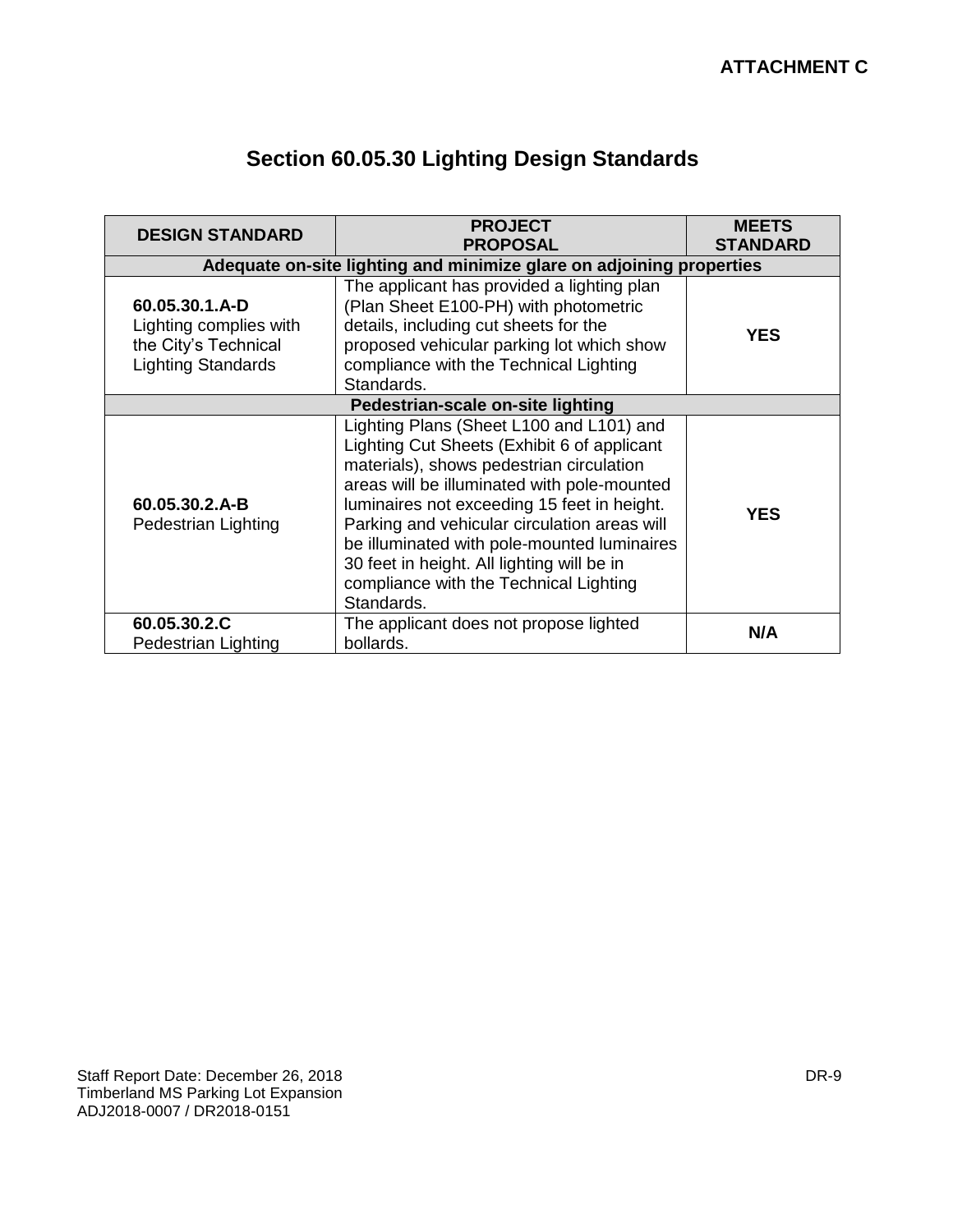#### **PROPOSED CONDITIONS OF APPROVAL**

#### **ADJ2018-0007**

1. Ensure that associated land use application DR2018-0151 has been approved and is consistent with the submitted plans. (Planning / SF)

#### **DR2018-0151**

#### **A. General Conditions:**

1. Ensure that associated land use application ADJ2018-0007 has been approved and is consistent with the submitted plans. (Planning / SF)

#### **B. Prior to Beginning Site Work and Issuance of Site Development Permits, the applicant shall:**

- 2. Submit the required plans, application form, fee, and other items needed for a complete Site Development permit application per the applicable review checklist. (Site Development Div./JJD)
- 3. Contract with a professional engineer to design and monitor the construction for any work governed by Beaverton Municipal Code 9.05.020, as set forth in Ordinance 4417 (City Engineering Design Manual and Standard Drawings), Beaverton Development Code (Ordinance 2050, 4010 +rev.), the Clean Water Services District Design and Construction Standards (April 2017, Resolution and Ordinance 2017-05), and the City Standard Agreement to Construct and Retain Design Professionals in Oregon. (Site Development Div./JJD)
- 4. Submit a completed and executed City Standard Agreement to Construct Improvements and Retain Design Professional(s) Registered in Oregon. After the site development permit is issued, the City Engineer and the Planning Director must approve all revisions as set out in Ordinances 2050, 4010+rev., and 4417; however, any required land use action shall be final prior to City staff approval of the engineering plan revision and work commencing as revised. (Site Development Div./JJD)
- 5. Submit to the City a certified impervious surface determination of the proposed project prepared by the applicant's engineer, architect, or surveyor. The certification shall consist of an analysis and calculations determining the square footage of all impervious surfaces as a total. In addition, specific types of impervious area totals, in square feet, shall be given for roofs, parking lots and driveways, sidewalk and pedestrian areas, and any gravel surfaces. Calculations shall also indicate the square footage of preexisting impervious surfaces, the new impervious surface area created, and verify total final impervious surfaces areas on the entire site. (Site Development Div./JJD)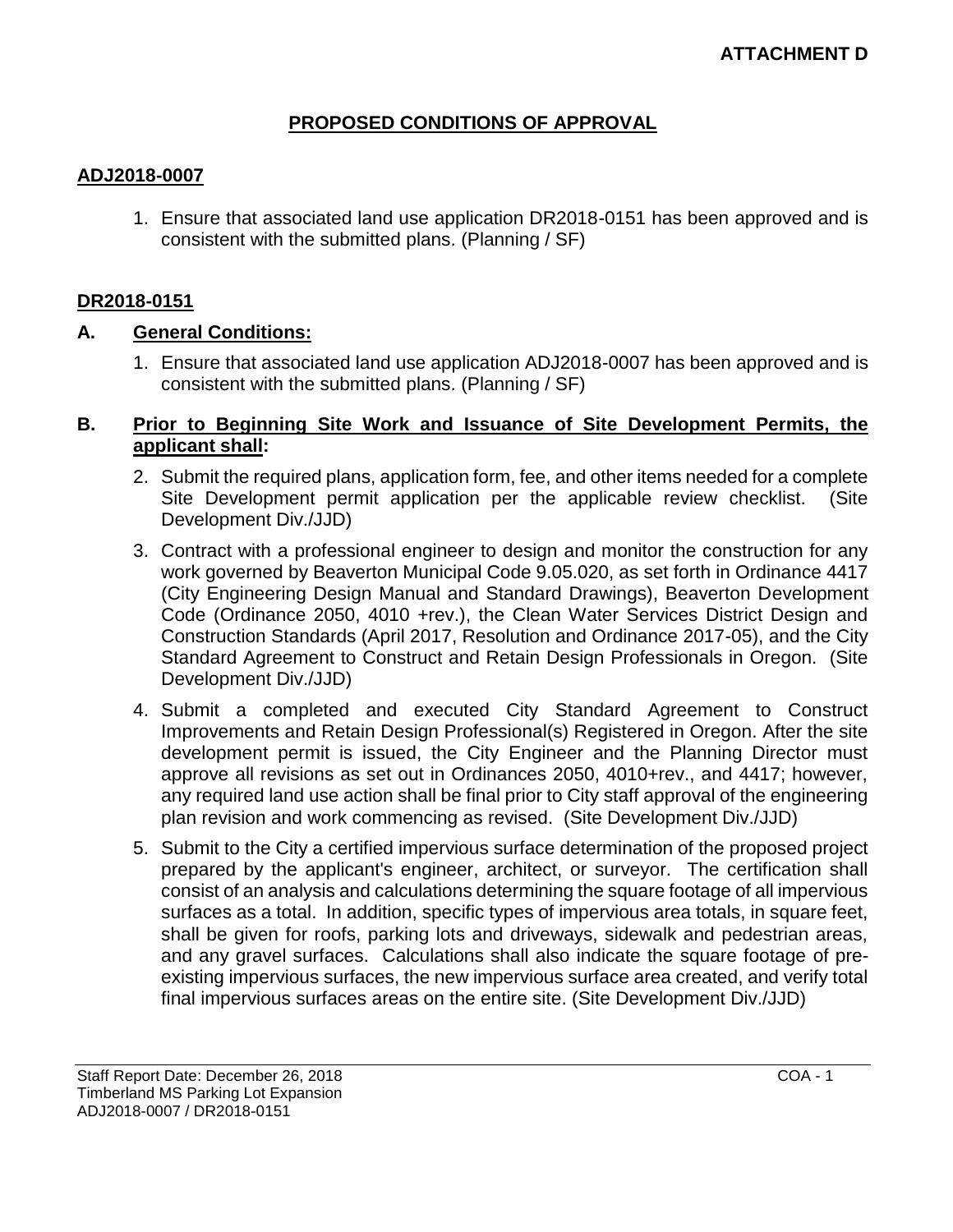- 6. Have the ownership of the subject property guarantee all public improvements, site grading, storm water management (quality and quantity) facilities, and emergency vehicle access paving by submittal of a City-approved security. The security approval by the City consists of a review by the City Attorney for form and the City Engineer for amount, equivalent to 100 percent or more of estimated construction costs. (Site Development Div./JJD)
- 7. Have obtained the Tualatin Valley Fire and Rescue District Fire Marshal's approval of the site development plans as part of the City's plan review process. (Site Development Div./JJD)
- 8. Submit a copy of issued permits or other approvals needed from the Tualatin Valley Water District for public water system construction, backflow prevention facilities, and service extensions. (Site Development Div./JJD)
- 9. Have obtained approvals needed from the Clean Water Services District for storm system connections as a part of the City's plan review process. (Site Development Div./JJD)
- 10.Provide an erosion control plan showing best management practices needed per Clean Water Services Standard Drawing #945. Make provisions for installation of all mandated erosion control measures prior to site disturbance of 500 square feet or more. (Site Development Div./JJD)
- 11.Provide final construction plans and a final drainage report, demonstrating compliance with CWS Resolution and Order 2017-05 in regard to water quality treatment and City of Beaverton Engineering Design Manual Chapter 3 requirements for detention. (Site Development Div./JJD)
- 12.Provide plans that delineate all areas on the site that are inundated during a 100-year storm event, including the safe overflow conveyance from proposed constructed stormwater management facilities. On all plan sheets that show grading and elevations, the 100-year inundation level shall be identified. (Site Development Div./JJD)
- 13.Obtain the City Building Official's review and approval of the proposed private site utility plans if required by OAR 918-780-0040. (Site Development Div./JJD)
- 14.Submit an owner-executed, notarized, City/CWS standard private stormwater facilities maintenance agreement for the private storm water treatment facilities, with maintenance plan and all standard exhibits, including site legal description, ready for recording with Washington County Records. (Site Development Div./JJD)
- 15.Pay a storm water system development charge (overall system conveyance) for any net new impervious area proposed. (Site Development Div./JJD)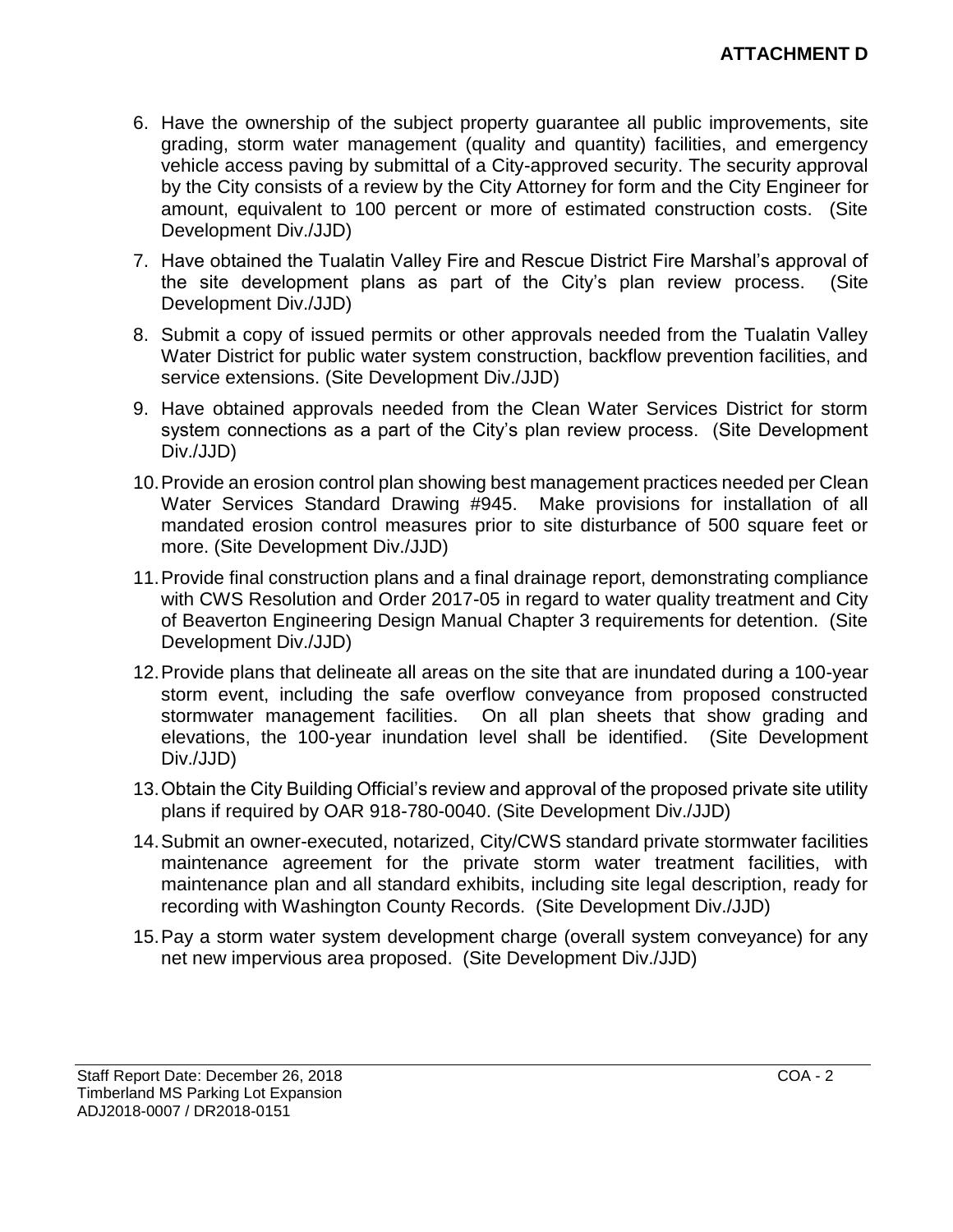#### **C. Prior to Building (private site plumbing and electrical) permit issuance, the applicant shall:**

- 16.Submit a complete site development permit application and obtain the issuance of site development permit from the Site Development Division. (Site Development Div./JJD)
- 17.Make provisions for installation of all mandated erosion control measures to achieve City inspector approval at least 24 hours prior to call for any plumbing or electrical permit inspections by the Building Division. (Site Development Div./JJD)

#### **D. Prior to Final Inspection of any building permit (including private plumbing or electrical), the applicant shall:**

- 18.Have substantially completed the site development improvements as determined by the City Engineer. (Site Development Div./JJD)
- 19.Have the landscaping completely installed or provide for erosion control measures around any disturbed or exposed areas per Clean Water Services standards. (Site Development Div./JJD)
- 20.Have placed underground all affected, applicable existing overhead utilities and any new utility service connections within the project and along any existing street frontage as determined at permit issuance. (Site Development Div./JJD)
- 21.Ensure all site improvements, including grading and landscaping are completed in accordance with plans marked "Exhibit A", except as modified by the decision making authori8ty in conditions of approval. (Planning Div./SF)
- 22.Ensure construction of all walls, fences and other structures are completed in accordance with the elevations and plans marked "Exhibit B", except as modified by the decision making authority in conditions of approval. (Planning Div./SF)
- 23.Ensure all landscaping approved by the decision making authority is installed. (Planning Div./SF)
- 24.Ensure all landscape areas are served by an underground landscape irrigation system. For approved xeriscape (drought-tolerant) landscape designs and for the installation of native or riparian plantings, underground irrigation is not required, provided that temporary above-ground irrigation is provided for the establishment period. (Planning Div./SF)
- 25.Ensure that the planning of all approved deciduous trees, except for street trees or vegetation approved in the public right-of-way, has occurred. Deciduous trees shall have straight trunks and be fully branched, with a minimum caliper of 1-1/4 inches and a minimum height of 8 feet at the time of planning, except that dwarf and compact varieties may be approved at any size. Deciduous trees may be supplied bare root provided the roots are protected against damage. Each tree is to be adequately staked. (Planning Div./SF)